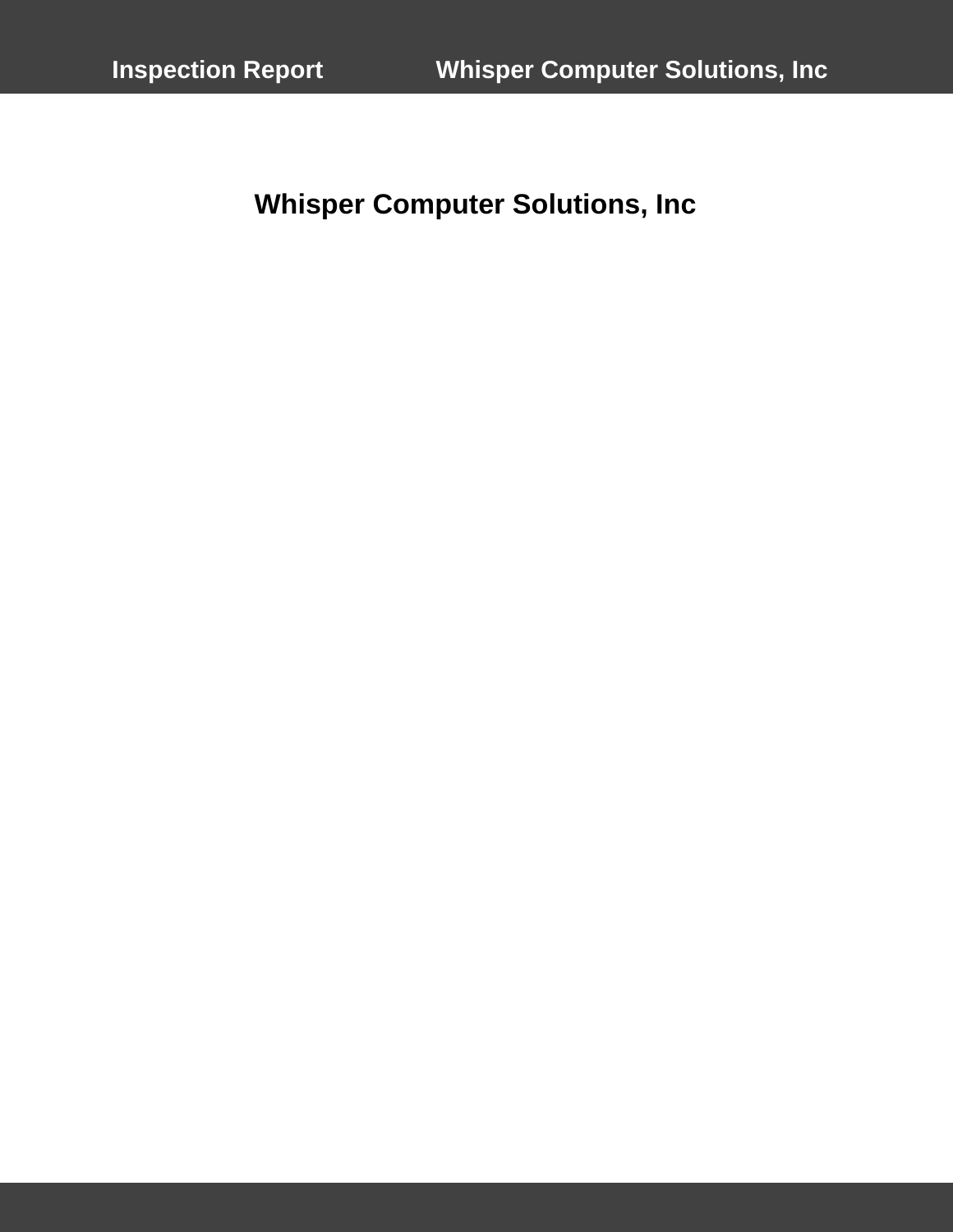# **,Whisper Computer Solutions, Inc** INVOICE

PO Box 690502 San Antonio, TX 78269-0502

Phone 210-446-7512

| <b>SOLD TO:</b> | <b>INVOICE NUMBER</b> Sample1: Home | Inspection w/Boilerplate<br>(v1.1) |
|-----------------|-------------------------------------|------------------------------------|
|                 | <b>INVOICE DATE 07/04/2017</b>      |                                    |
|                 | <b>LOCATION</b>                     |                                    |
|                 | <b>REALTOR</b>                      |                                    |

| <b>DESCRIPTION</b> | <b>PRICE</b>       | <b>AMOUNT</b> |
|--------------------|--------------------|---------------|
|                    |                    |               |
|                    |                    |               |
|                    |                    |               |
|                    |                    |               |
|                    |                    |               |
|                    |                    |               |
|                    |                    |               |
|                    |                    |               |
|                    |                    |               |
|                    |                    |               |
|                    |                    |               |
|                    |                    |               |
|                    |                    |               |
|                    | <b>SUBTOTAL</b>    | \$0.00        |
|                    | <b>TAX</b>         | \$0.00        |
|                    | <b>TOTAL</b>       | \$0.00        |
|                    | <b>BALANCE DUE</b> | \$0.00        |

**THANK YOU FOR YOUR BUSINESS!**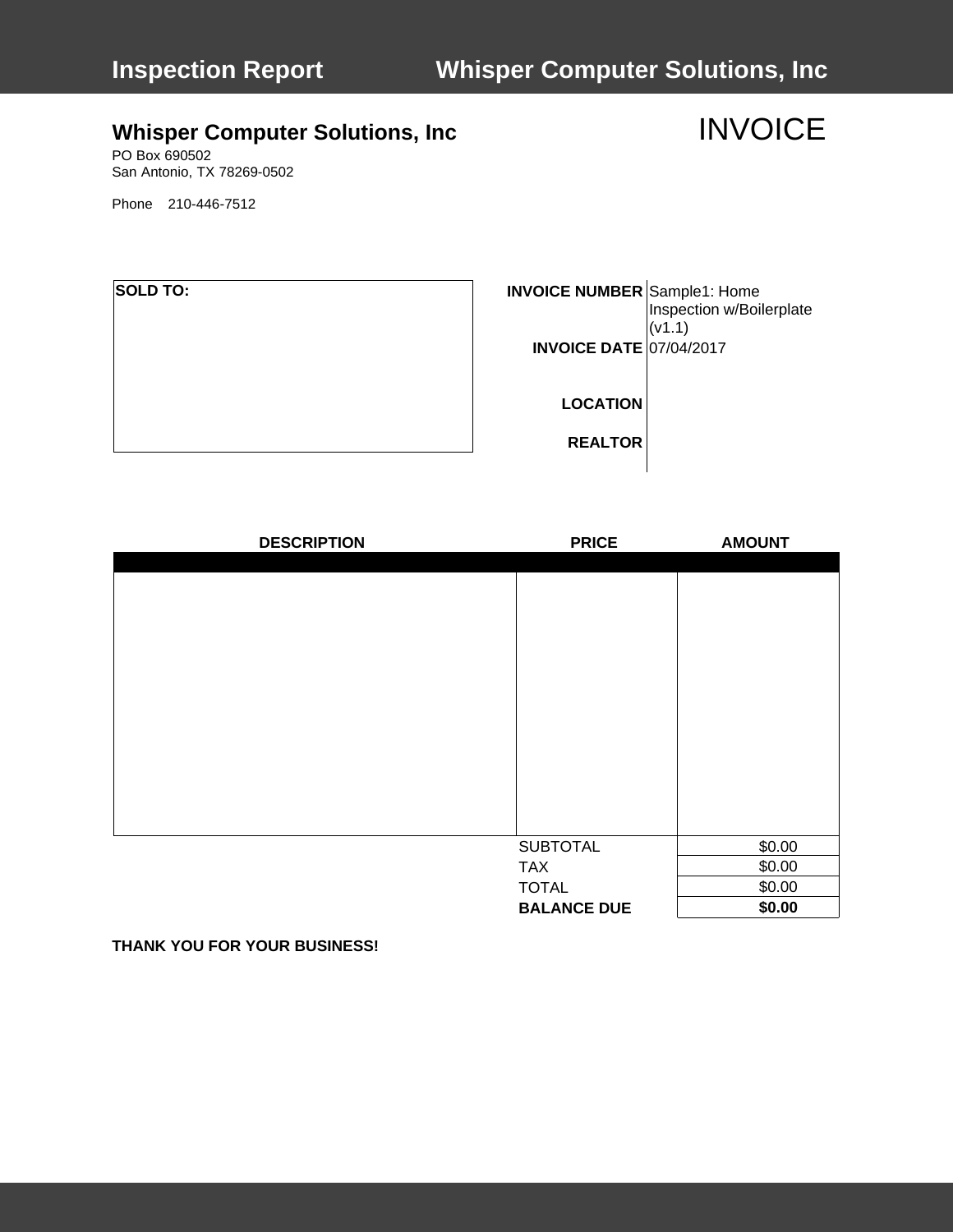## **INSPECTION REPORT**

| (Name of Client)       |                                                                                 |
|------------------------|---------------------------------------------------------------------------------|
|                        |                                                                                 |
| Joe R Inspector, Lic # | 07/04/2017                                                                      |
|                        | <b>Prepared For:</b><br>(Address or Other Identification of Inspected Property) |

### **PURPOSE, LIMITATIONS AND INSPECTOR / CLIENT RESPONSIBILITIES**

This property inspection report may include an inspection agreement (contract), addenda, and other information related to property conditions. If any item or comment is unclear, you should ask the inspector to clarify the findings. It is important that you carefully read ALL of this information.

An inspection addresses only those components and conditions that are present, visible, and accessible at the time of the inspection. While there may be other parts, components or systems present, only those items specifically noted as being inspected were inspected. The inspector is NOT required to turn on decommissioned equipment, systems, utility services or apply an open flame or light a pilot to operate any appliance. The inspector is NOT required to climb over obstacles, move furnishings or stored items. The inspection report may address issues that are code-based or may refer to a particular code; however, this is NOT a code compliance inspection and does NOT verify compliance with manufacturer's installation instructions. The inspection does NOT imply insurability or warrantability of the structure or its components. Although some safety issues may be addressed in this report, this inspection is NOT a safety/code inspection, and the inspector is NOT required to identify all potential hazards.

In this report, the inspector shall indicate, by checking the appropriate boxes on the form, whether each item was inspected, not inspected, not present or deficient and explain the findings in the corresponding section in the body of the report form. The inspector must check the Deficient (D) box if a condition exists that adversely and materially affects the performance of a system or component or constitutes a hazard to life, limb or property. General deficiencies include inoperability, material distress, water penetration, damage, deterioration, missing components, and unsuitable installation. Comments may be provided by the inspector whether or not an item is deemed deficient. The inspector is not required to prioritize or emphasize the importance of one deficiency over another. Some items reported may be considered life-safety upgrades to the property.

THIS PROPERTY INSPECTION IS NOT A TECHNICALLY EXHAUSTIVE INSPECTION OF THE STRUCTURE, SYSTEMS OR COMPONENTS. The inspection may not reveal all deficiencies. A real estate inspection helps to reduce some of the risk involved in purchasing a home, but it cannot eliminate these risks, nor can the inspection anticipate future events or changes in performance due to changes in use or occupancy. It is recommended that you obtain as much information as is available about this property, including any seller's disclosures, previous inspection reports, engineering reports, building/remodeling permits, and reports performed for or by relocation companies, municipal inspection departments, lenders, insurers, and appraisers. You should also attempt to determine whether repairs, renovation, remodeling, additions, or other such activities have taken place at this property. It is not the inspector's responsibility to confirm that information obtained from these sources is complete or accurate or that this inspection is consistent with the opinions expressed in previous or future reports.

ITEMS IDENTIFIED IN THE REPORT DO NOT OBLIGATE ANY PARTY TO MAKE REPAIRS OR TAKE OTHER ACTIONS, NOR IS THE PURCHASER REQUIRED TO REQUEST THAT THE SELLER TAKE ANY ACTION. When a deficiency is reported, it is the client's responsibility to obtain further evaluations and/or cost estimates from qualified service professionals. Any such follow-up should take place prior to the expiration of any time limitations such as option periods. Evaluations by qualified tradesmen may lead to the discovery of additional deficiencies which may involve additional repair costs. Failure to address deficiencies or comments noted in this report may lead to further damage of the structure or systems and add to the original repair costs. The inspector is not required to provide follow-up services to verify that proper repairs have been made.

Property conditions change with time and use. For example, mechanical devices can fail at any time, plumbing gaskets and seals may crack if the appliance or plumbing fixture is not used often, roof leaks can occur at any time regardless of the apparent condition of the roof, and the performance of the structure and the systems may change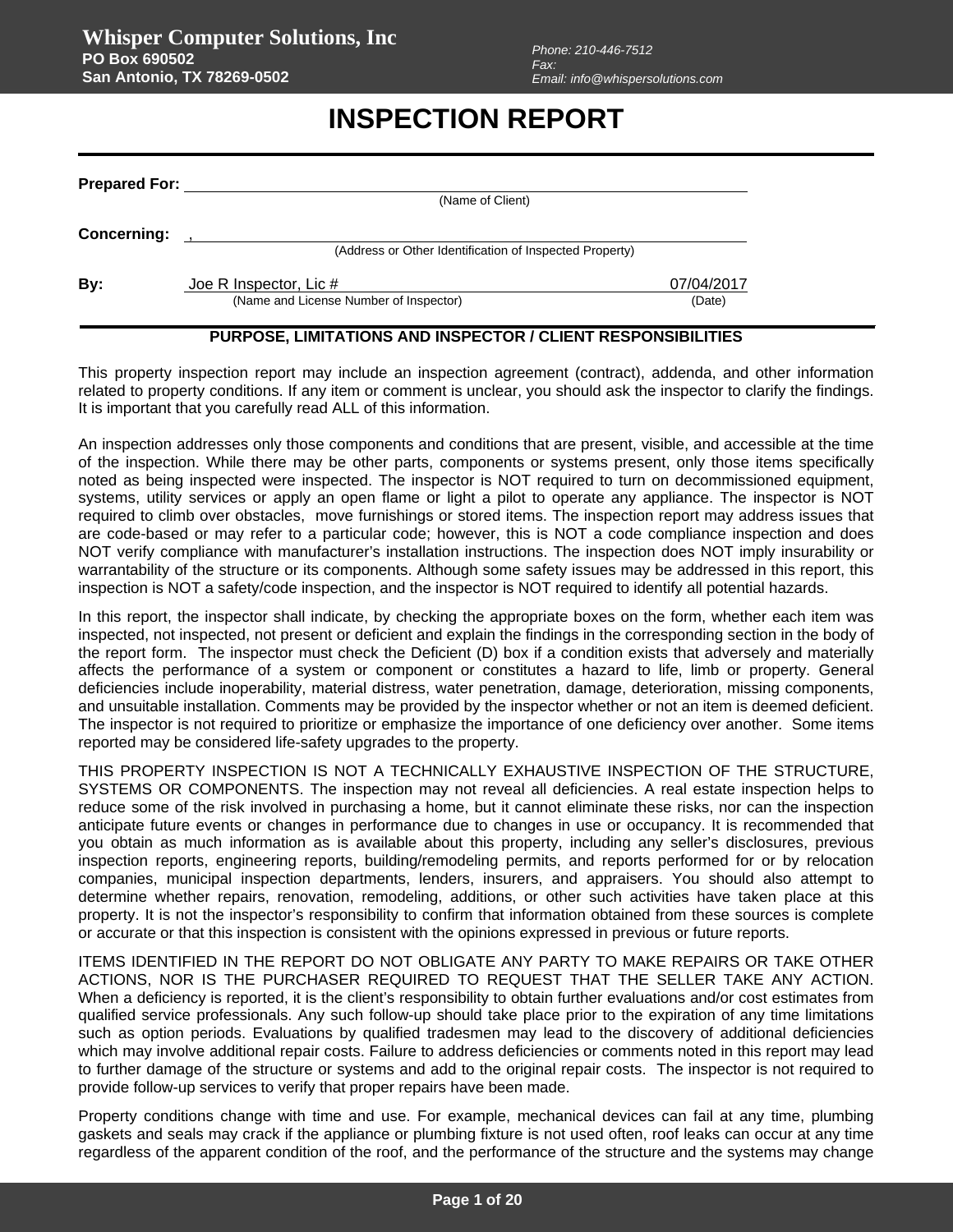### **Whisper Computer Solutions, Inc PO Box 690502 San Antonio, TX 78269-0502**

due to changes in use or occupancy, effects of weather, etc. These changes or repairs made to the structure after the inspection may render information contained herein obsolete or invalid. This report is provided for the specific benefit of the client named above and is based on observations at the time of the inspection. If you did not hire the inspector yourself, reliance on this report may provide incomplete or outdated information. Repairs, professional opinions or additional inspection reports may affect the meaning of the information in this report. It is recommended that you hire a licensed inspector to perform an inspection to meet your specific needs and to provide you with current information concerning this property.

|                                                  |               |                       | <b>ADDITIONAL INFORMATION PROVIDED BY INSPECTOR</b>                                                     |                                                                                                                                                                       |
|--------------------------------------------------|---------------|-----------------------|---------------------------------------------------------------------------------------------------------|-----------------------------------------------------------------------------------------------------------------------------------------------------------------------|
| Present at Inspection:                           | $\Box$ Buyer  | $\Box$ Selling Agent  | $\Box$ Listing Agent                                                                                    | $\Box$ Occupant                                                                                                                                                       |
| <b>Building Status:</b>                          | $\Box$ Vacant | $\Box$ Owner Occupied | $\Box$ Tenant Occupied                                                                                  | $\Box$ Other                                                                                                                                                          |
| <b>Weather Conditions:</b>                       | $\Box$ Fair   | $\Box$ Cloudy         | $\Box$ Rain                                                                                             |                                                                                                                                                                       |
| Utilities On:<br>Special Notes:                  | $\sqcup$ Yes  | $\Box$ No Water       | $\Box$ No Electricity                                                                                   | $\Box$ No Gas                                                                                                                                                         |
| $\Box$ Sub Flooring                              |               |                       | <b>INACCESSIBLE OR OBSTRUCTED AREAS</b><br>$\Box$ Attic Space is Limited - Viewed from Accessible Areas |                                                                                                                                                                       |
| $\Box$ Floors Covered                            |               |                       | $\Box$ Plumbing Areas - Only Visible Plumbing Inspected                                                 |                                                                                                                                                                       |
| $\Box$ Walls/Ceilings Covered or Freshly Painted |               |                       | $\Box$ Siding Over Older Existing Siding                                                                |                                                                                                                                                                       |
| Behind/Under Furniture and/or Stored Items       |               |                       | $\Box$ Crawl Space is limited - Viewed From Accessible Areas                                            |                                                                                                                                                                       |
| $\Box$                                           |               |                       | Any reference of water intrusion is recommended that a professional investigation be obtained.          | Mold/Mildew investigations are NOT included with this report; it is beyond the scope of this inspection at the present time.                                          |
|                                                  |               |                       |                                                                                                         | NOTICE: THIS REPORT IS PAID FOR BY AND PREPARED FOR THE CLIENT NAMED ABOVE.<br>THIS REPORT IS NOT VALID WITHOUT THE SIGNED SERVICE AGREEMENT AND IS NOT TRANSFERABLE. |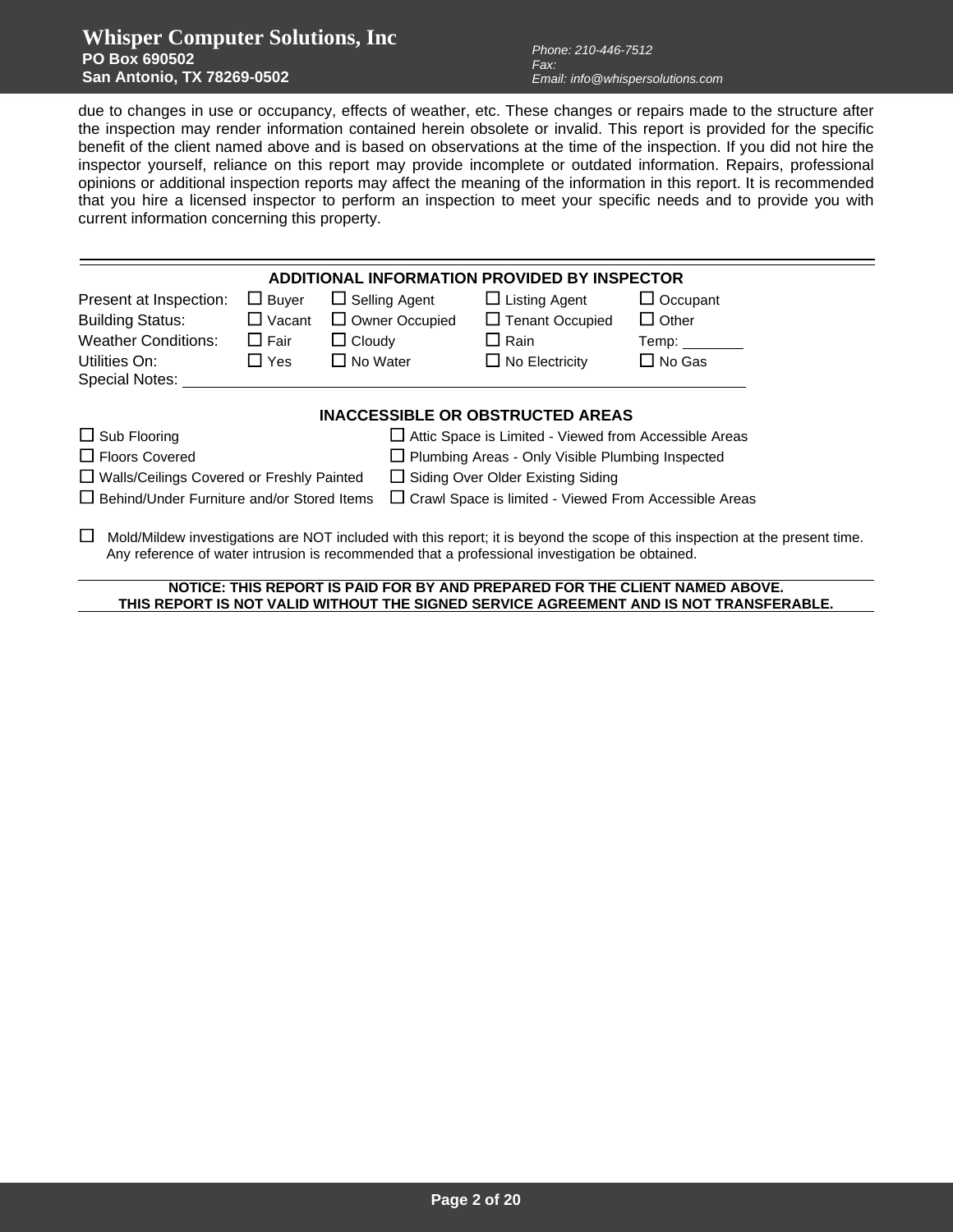| <b>I=Inspected</b><br><b>NI=Not Inspected</b>                                                                                                                                                                                                                                                                                                                                                                                   | <b>NP=Not Present</b>                                                                                                                                                                                                                   | D=Deficient               |
|---------------------------------------------------------------------------------------------------------------------------------------------------------------------------------------------------------------------------------------------------------------------------------------------------------------------------------------------------------------------------------------------------------------------------------|-----------------------------------------------------------------------------------------------------------------------------------------------------------------------------------------------------------------------------------------|---------------------------|
| NI NP D                                                                                                                                                                                                                                                                                                                                                                                                                         |                                                                                                                                                                                                                                         |                           |
|                                                                                                                                                                                                                                                                                                                                                                                                                                 | ı.                                                                                                                                                                                                                                      | <b>STRUCTURAL SYSTEMS</b> |
| A. Foundations<br><b>NP</b>                                                                                                                                                                                                                                                                                                                                                                                                     |                                                                                                                                                                                                                                         |                           |
| Type of Foundation(s): Foundation Types<br>Comments:<br><b>Signs of Structural Movement or Settling</b><br>$\Box$ Strike plate/alignment<br>$\Box$ Cracks in brick, stone, or stucco<br>$\Box$ Floors not level<br>$\Box$ Deteriorated Pier/Beam Condition<br>$\Box$ Separations between trim and siding<br>$\Box$ Inadequate ventilation of crawl space<br>$\Box$ Hazards, clearances, or other conditions, viewed from access | $\Box$ Twisted float joints<br>$\Box$ Cracks in exposed concrete floors<br>$\Box$ Cracks in Parge Coat<br>$\Box$ Excessive or improper shims<br>$\Box$ Beam splices not supported by piers<br>$\Box$ Cracks in wall(s) and / or ceiling |                           |

### **Performance Opinion:** (An opinion on performance is mandatory)

**Note:** *Weather conditions, drainage, leakage and other adverse factors are able to effect structures, and differential movements are likely to occur. The inspectors opinion is based on visual observations of accessible and unobstructed areas of the structure at the time of the inspection. Future performance of the structure cannot be predicted or warranted.*

- $\Box$  The foundation appears to be performing the function intended
- $\Box$  Structural movement and/or settling noted; however, the foundation is supporting the structure at this time.
- $\Box$  Signs of structural movement noted; suggest that an expert in this field be consulted for further evaluation of the structure and to provide suggestions as to what, if any, corrective actions should be taken.

*SUGGESTED FOUNDATION MAINTENANCE & CARE - Proper drainage and moisture maintenance to all types of foundations due to the expansive nature of the area load bearing soils. Drainage must be directed away from all sides of*  the foundation with grade slopes. In most cases, floor coverings and/or stored articles prevent recognition of signs of *settlement - cracking in all but the most severe cases. It is important to note, this was not a structural engineering survey nor was any specialized testing done of any sub-slab plumbing systems during this limited visual inspection, as these are specialized processes requiring excavation. In the event that structural movement is noted, client is advised to consult with a Structural Engineer who can isolate and identify causes, and determine what corrective steps, if any, should be considered to either correct and/or stop structural movement*.

#### **B. Grading and Drainage** 88888 **I NI NP D**

### *Comments*:

Note: Any area where the ground or grade does not slope away from the structure is to be considered an area of improper drainage. Six inches per 10 feet.

 $\Box$  Improper drainage from foundation

- $\square$  Erosion or ponding next to foundation/driveway
- $\Box$  Gutters draining too close to the structure
- $\Box$  Run off intrusion into crawl space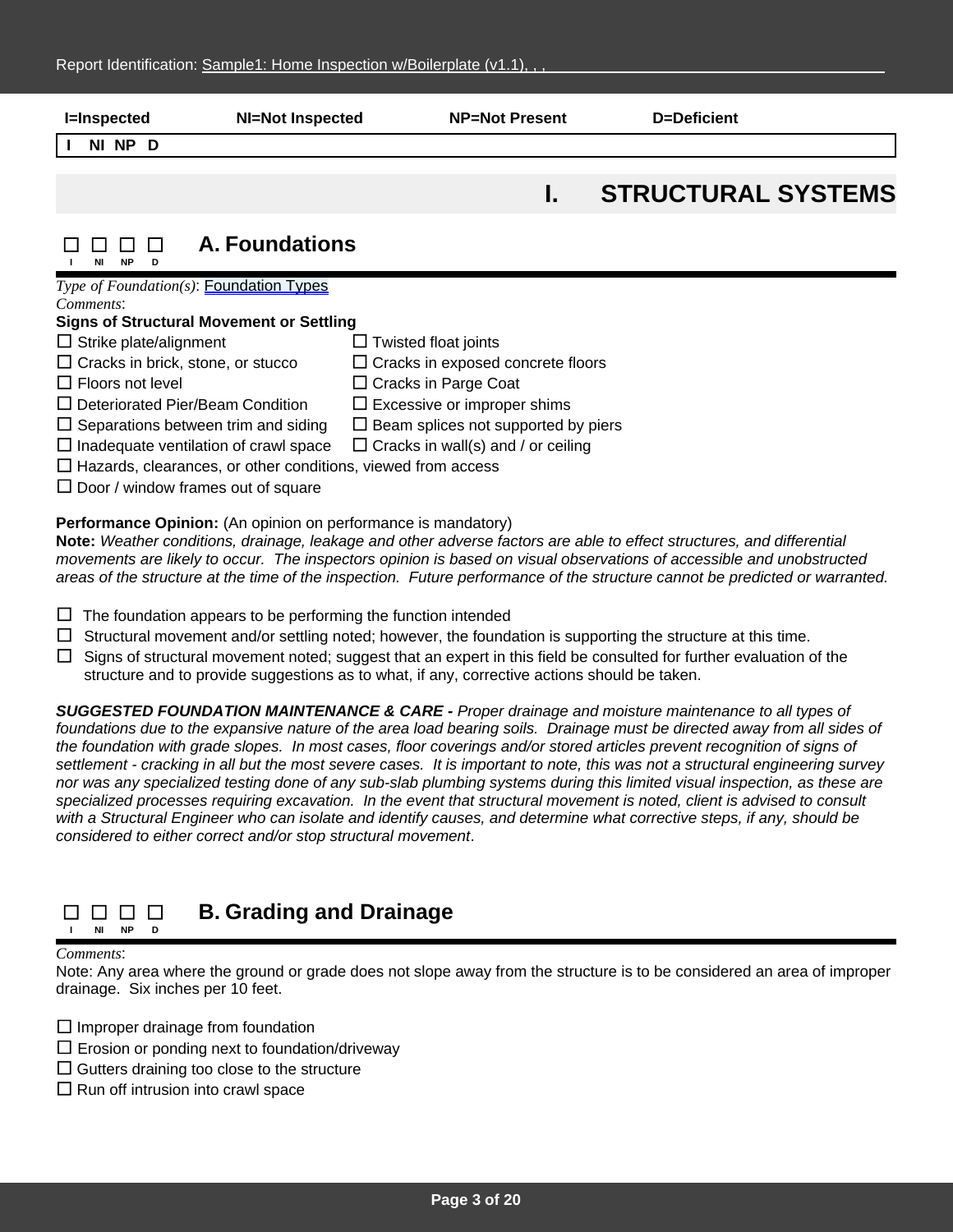| <b>I=Inspected</b>                                                                    | <b>NI=Not Inspected</b>                                                                                                                                                                                                                         | <b>NP=Not Present</b> | D=Deficient                                                                                                             |  |
|---------------------------------------------------------------------------------------|-------------------------------------------------------------------------------------------------------------------------------------------------------------------------------------------------------------------------------------------------|-----------------------|-------------------------------------------------------------------------------------------------------------------------|--|
| NI NP D                                                                               |                                                                                                                                                                                                                                                 |                       |                                                                                                                         |  |
| $\Box$ Planter(s) adjoining the structure<br>$\Box$ Grade slopes toward the structure | $\Box$ Trees/heavy foliage too close to the structure<br>$\Box$ Inadequate grading clearance to exterior wall surface<br>$\Box$ Cut and fill type lot may accumulate excessive run off<br>$\Box$ Level lot, does not facilitate proper drainage |                       | $\Box$ Soil / lot conditions suggest further evaluation by appropriate professional, i.e watering program, drains, etc. |  |

#### **C. Roof Covering Materials** 8888 **I NI NP D**

*Type(s) of Roof Covering*: Roof Covering Materials *Viewed From*: Roof Viewed From *Comments*:

- $\Box$  Torn, damaged, perforated or missing shingles  $\Box$  Brick chimney not properly flashed and
- $\Box$  Roof decking deflection and / or sagging counter-flashed  $\Box$  Roofing covering installed over older roof covering  $\Box$  Skylight covers not secured and / or
- $\Box$  Inappropriate roof covering for slope of the roof flashed properly
- $\Box$  Trim, soffit, fascia boards are in need of repair  $\Box$  Exposed or lifting nail heads
- $\Box$  Flashing is lifting, ill configured, or missing  $\Box$  Roof penetration(s) not properly
- $\square$  Leaves / debris in the gutters and downspouts flashed /sealed
- $\Box$  Tree branches are too close to the roof structure  $\Box$  Missing / damaged or inappropriately
- $\Box$  Vent roof jacks missing or improper installation installed rain caps
- 
- $\square$  Indication of water ponding  $\square$  Missing step flashing where a roof
- □ Other intersects at exterior wall
- $\Box$  Roof ventilation system damaged and in need of repair
- $\Box$  The roof covering is in need of replacement or extensive repairs, a Certified Roofing Company should be consulted

 $\square$  Previous Repairs to Roof At:

| I |   |   |  |
|---|---|---|--|
|   | D | n |  |

## **D. Roof Structures and Attics**

*Viewed From*: Roof Structure Viewed From

*Approximate Average Depth of Insulation*:

*Approximate Average Thickness of Vertical Insulation*: *Comments*:

| $\Box$ Insufficient attic ventilation                                                      | $\Box$ Damaged and / or missing vent screens     |
|--------------------------------------------------------------------------------------------|--------------------------------------------------|
| $\Box$ Damaged and / or missing roof sheathing                                             | $\Box$ Bath / Kitchen vents terminating in attic |
| $\Box$ Evidence of moisture penetration                                                    | $\Box$ Deflection in roof surface                |
| $\Box$ Elect. Wires are routed across the attic access $\Box$ Evidence of insulation voids |                                                  |
| $\Box$ Inadequate roof support and / or failed members $\Box$ Defective Attic Ventilator   |                                                  |
| $\Box$ Inadequate or Missing Attic Access                                                  | $\Box$ Purlin System Missing                     |
| $\Box$ Loose, missing or damaged gutters/downspouts $\Box$ Damaged access ladder           |                                                  |
|                                                                                            |                                                  |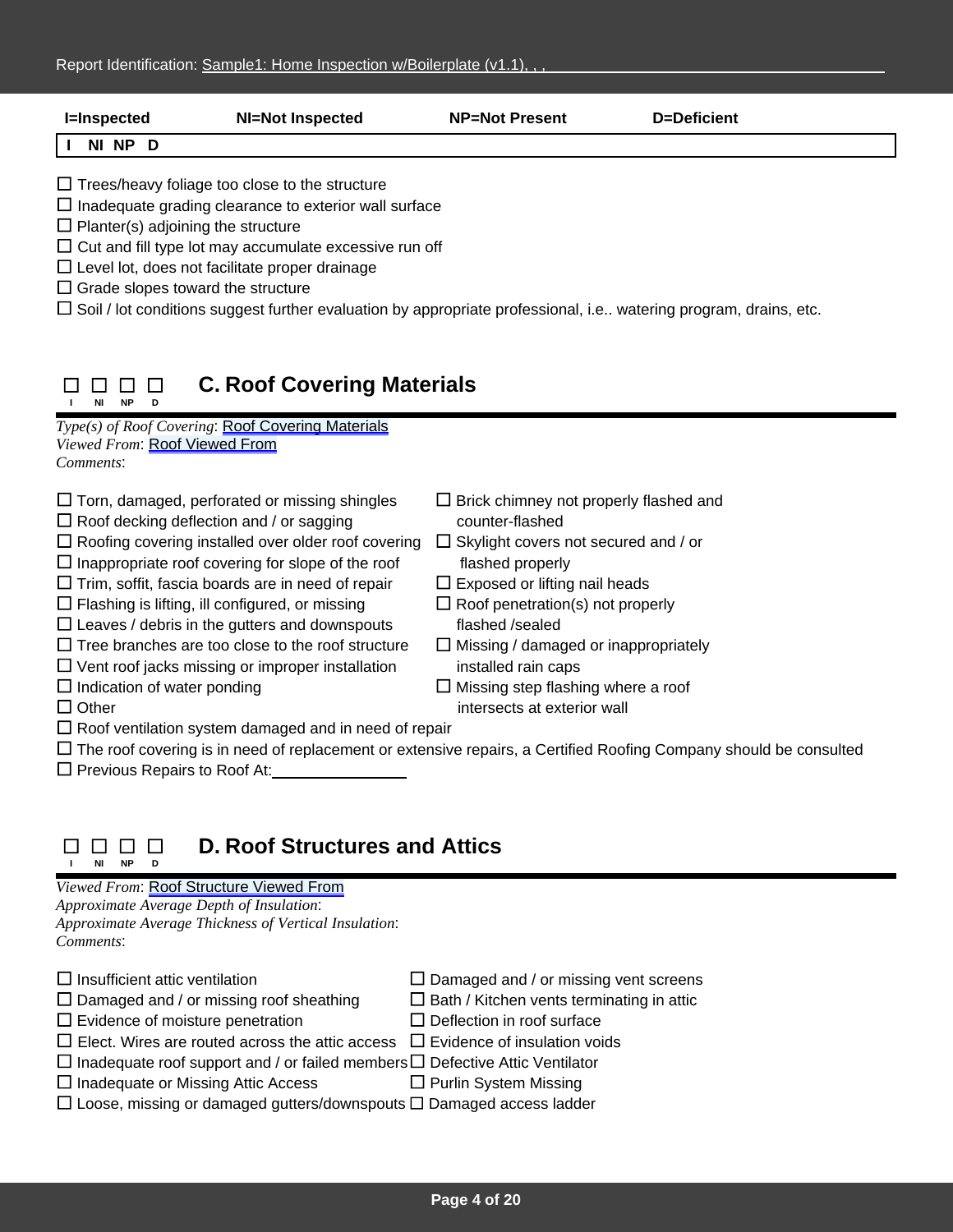| <b>I=Inspected</b>                                                                                                                                             | <b>NI=Not Inspected</b>                                                                                                                                                                                                                                                                                                                                                                                                                                                                                                                                                                                                                                                                          | <b>NP=Not Present</b>                                               | <b>D=Deficient</b>            |
|----------------------------------------------------------------------------------------------------------------------------------------------------------------|--------------------------------------------------------------------------------------------------------------------------------------------------------------------------------------------------------------------------------------------------------------------------------------------------------------------------------------------------------------------------------------------------------------------------------------------------------------------------------------------------------------------------------------------------------------------------------------------------------------------------------------------------------------------------------------------------|---------------------------------------------------------------------|-------------------------------|
| NI NP D                                                                                                                                                        |                                                                                                                                                                                                                                                                                                                                                                                                                                                                                                                                                                                                                                                                                                  |                                                                     |                               |
|                                                                                                                                                                | <b>E. Walls (Interior and Exterior)</b>                                                                                                                                                                                                                                                                                                                                                                                                                                                                                                                                                                                                                                                          |                                                                     |                               |
| Comments:<br><b>Interior Walls:</b>                                                                                                                            |                                                                                                                                                                                                                                                                                                                                                                                                                                                                                                                                                                                                                                                                                                  |                                                                     |                               |
| $\Box$ Signs of Structural Settling                                                                                                                            | □ Non-Combustable Material Missing at Wall between Living and Garage                                                                                                                                                                                                                                                                                                                                                                                                                                                                                                                                                                                                                             | $\Box$ Water stains on walls and/or ceilings $\Box$ Freshly Painted |                               |
| <b>Exterior Walls:</b>                                                                                                                                         |                                                                                                                                                                                                                                                                                                                                                                                                                                                                                                                                                                                                                                                                                                  |                                                                     |                               |
| Siding Materials: $\Box$ Brick $\Box$ Stone                                                                                                                    | $\Box$ Wood<br>$\Box$ Vinyl $\Box$ Aluminum $\Box$ Asbestos $\Box$ Cement Board                                                                                                                                                                                                                                                                                                                                                                                                                                                                                                                                                                                                                  | $\Box$ Wood byproducts                                              | $\Box$ Stucco<br>$\Box$ Other |
| $\Box$ Drip screed missing<br>$\Box$ Overlap on cement board < 1 1/4 inch<br>$\Box$ One or more areas were obstructed<br>$\Box$ Stucco terminating below grade | $\Box$ Fascia / trim boards are water damaged at several areas<br>$\Box$ Mortar is separated or missing in some areas<br>$\Box$ Caulking / sealant is separated or missing in some areas<br>$\Box$ Some cracks at the brick, stone, or stucco siding<br>$\Box$ Wood siding is water damaged in some areas<br>$\Box$ Siding shingles are cracked, loose or missing<br>$\Box$ Some siding fasteners are backing out<br>$\Box$ Weep holes not open and/or improper spacing<br>$\Box$ Flashing missing and/or incorrectly installed<br>□ Other Water Penetration Areas at Exterior Walls<br>$\Box$ Inadequate clearance between siding and grade<br>$\Box$ Stucco less than 2" clearance to flatwork |                                                                     |                               |

#### **F. Ceilings and Floors**  $\begin{array}{cccccccccccccc} \Box & \Box & \Box & \Box & \Box \end{array}$ **I NI NP D**

- $\Box$  Ceiling cracks in some areas  $\Box$  Water stains on ceiling  $\Box$  Signs of structural settling  $\Box$  Floor cracks in some area
- 
- 
- $\square$  Other
- 
- $\Box$  Floor cracks in some areas
- $\square$  Water stains on floor  $\square$  Ceiling Missing at Garage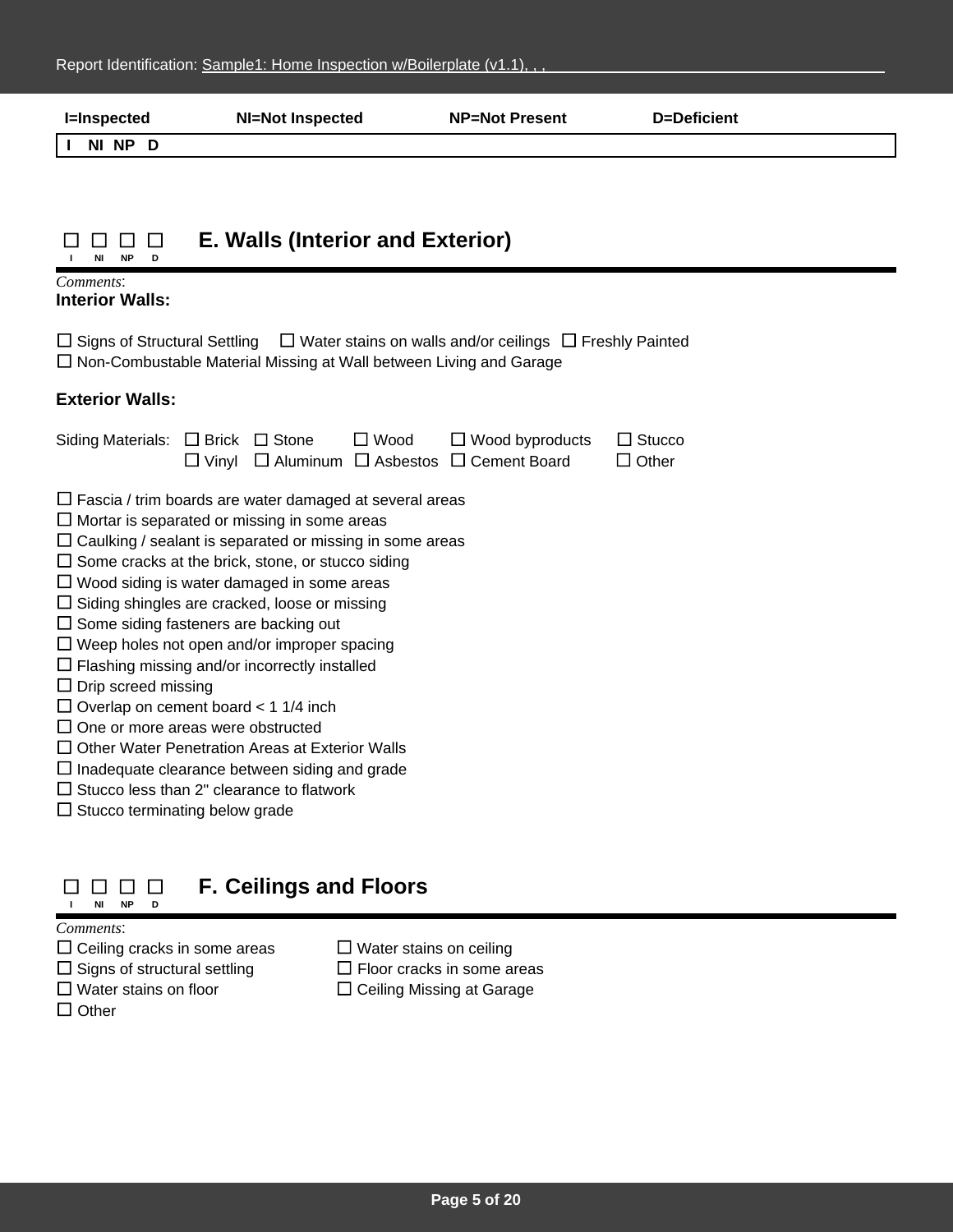| <b>I=Inspected</b>                                        | <b>NI=Not Inspected</b>                                                                                               | <b>NP=Not Present</b>                               | D=Deficient |
|-----------------------------------------------------------|-----------------------------------------------------------------------------------------------------------------------|-----------------------------------------------------|-------------|
| NI NP D                                                   |                                                                                                                       |                                                     |             |
| <b>NI</b><br><b>NP</b><br>D                               | <b>G. Doors (Interior and Exterior)</b>                                                                               |                                                     |             |
| Comments:                                                 |                                                                                                                       |                                                     |             |
| <b>Interior Doors</b>                                     |                                                                                                                       |                                                     |             |
|                                                           |                                                                                                                       |                                                     |             |
|                                                           |                                                                                                                       |                                                     |             |
|                                                           |                                                                                                                       |                                                     |             |
|                                                           | $\Box$ Doors rub, stick or hit frames:                                                                                |                                                     |             |
| $\Box$ Deficient Hardware                                 |                                                                                                                       |                                                     |             |
|                                                           | $\Box$ Door between living and Garage Not Fire-Rated                                                                  |                                                     |             |
| <b>Exterior Doors</b><br>$\Box$ Safety glass not present: | $\Box$ Sliding glass door slides poorly or improperly installed<br>$\Box$ Sliding screen door is missing / or damaged |                                                     |             |
|                                                           | $\Box$ Doors / sliding glass doors: do not latch properly                                                             |                                                     |             |
|                                                           | $\Box$ Double cylinder locks pose safety consideration                                                                |                                                     |             |
|                                                           |                                                                                                                       |                                                     |             |
| $\Box$ Deficient Hardware                                 |                                                                                                                       |                                                     |             |
| <b>Garage Doors</b><br><b>Type:</b> $\Box$ Metal          | $\Box$ Wood                                                                                                           | $\Box$ Fiberglass $\Box$ Doors / panels are damaged |             |
| ΝI<br><b>NP</b><br>D                                      | <b>H. Windows</b>                                                                                                     |                                                     |             |
| Comments:                                                 |                                                                                                                       |                                                     |             |

- $\Box$  Some windows are difficult to open or close
- $\square$  Some glass panes are loose, damaged or missing
- $\square$  Some window lift supports are loose, damaged or missing
- $\square$  Some window / door screens are damaged or missing
- $\Box$  Absence of safety glass
- Window sill height exceeds 44" egress
- $\Box$  Windows in sleeping areas are of inadequate size for egress
- $\Box$  Thermal pane window seals have failed, moisture is present
- $\square$  Inspection of the windows was limited
- $\Box$  Burglar bars do not provide for adequate emergency egress
- $\Box$  Caulking / plastic, etc. damaged and / or missing

#### **I. Stairways (Interior and Exterior)** 0000 **I NI NP D**

| Comments: |     |  |
|-----------|-----|--|
| INT       | EXT |  |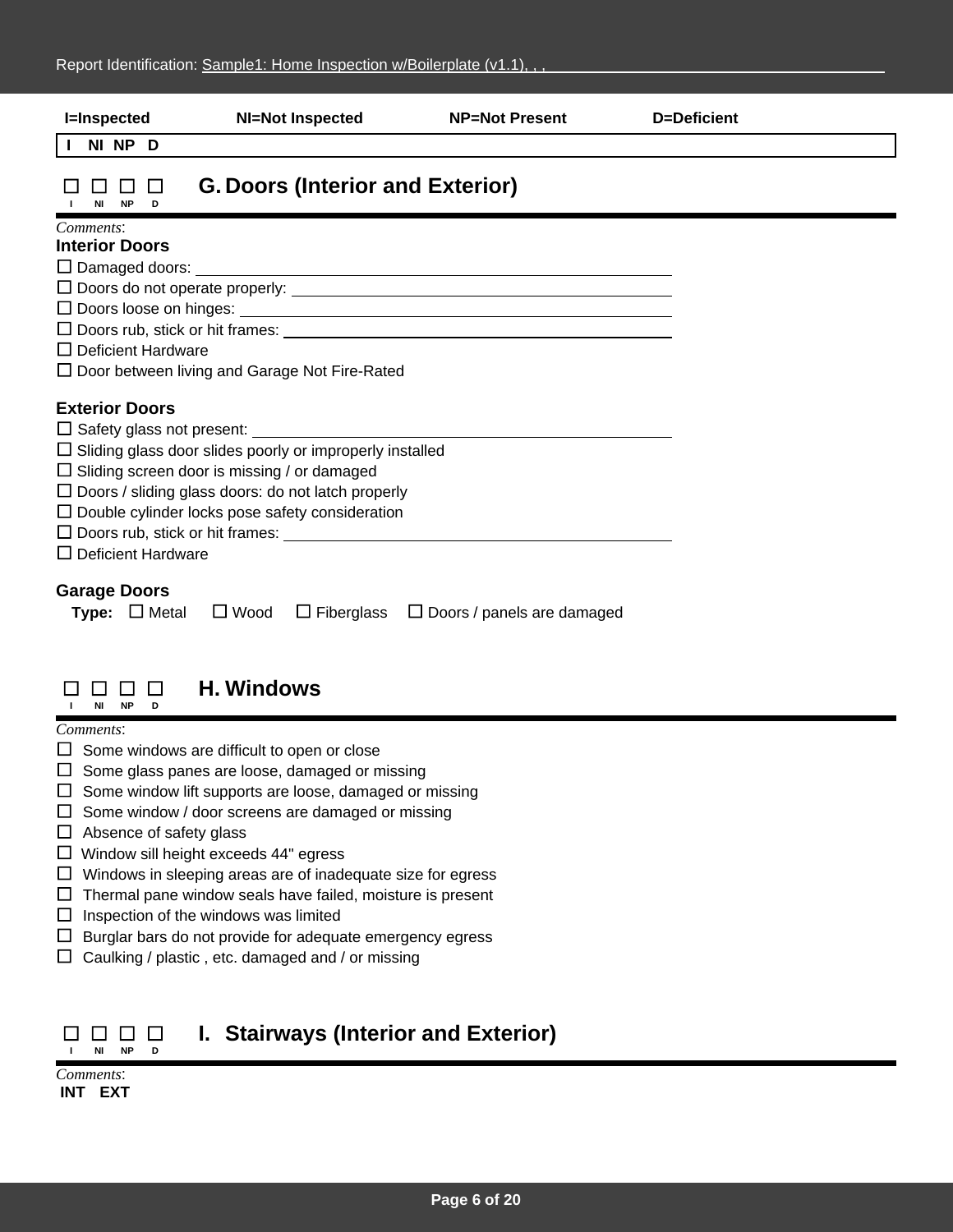| <b>I=Inspected</b> | NI=Not Inspected                                                                                                                                                                                                                                                                                                                                  | <b>NP=Not Present</b> | D=Deficient |  |
|--------------------|---------------------------------------------------------------------------------------------------------------------------------------------------------------------------------------------------------------------------------------------------------------------------------------------------------------------------------------------------|-----------------------|-------------|--|
| NI                 | NP D                                                                                                                                                                                                                                                                                                                                              |                       |             |  |
|                    | Baluster Spacing on steps Exceed 4 3/8"<br>Vertical railing spacing is grater than 4"<br>Landing Undersized or Missing<br>Improper dimensions of stair raisers<br>Improper dimensions of stair treads<br>Hand railing is loose / missing at one or more locations<br>Hand railing is not terminated properly<br>Hand railing not at proper height |                       |             |  |

#### **J. Fireplaces and Chimneys** 0000

### **I NI NP D** *Comments*: **Type of Fireplace:** □ Factory □ Masonry □ Free Standing  $\Box$  No gas valve access door  $\Box$  Creosote build up in firebox or flue  $\Box$  Absence of fire stopping  $\Box$  Damper does not operate or missing  $\Box$  Gas log valve leaking or damaged  $\Box$  Deficiencies in combustion air vent  $\Box$  Circulating fan missing or damaged  $\Box$  Damper Block missing at Gas Log  $\square$  Unable to fully view all fireplace components  $\square$  Burner pipe is damaged or improperly installed  $\Box$  Lintel, Hearth, surrounding materials damaged or missing  $\Box$  Chimney coping or spark arrestor damaged or missing  $\square$  Deficiencies in Chimney structure or components  $\Box$  Hearth extension inadequate in size or material  $\Box$  Adequate clearance from combustible materials

#### **K. Porches, Balconies, Decks, and Carports** 88888 **I NI NP D**

- $\square$  Structural deficiencies
- $\Box$  Step down from house to exterior surface < 3 1/2"
- $\square$  Spindles or rails greater than 4" spacing
- $\square$  Deck is not properly attached to main structure
- $\square$  Guardrail missing if > 30" from grade
- $\Box$  Guardrail is not of proper height
- $\square$  Spindles or rails greater than 4 3/8" spacing on stairs
- $\square$  Internal area beneath porch or deck not accessed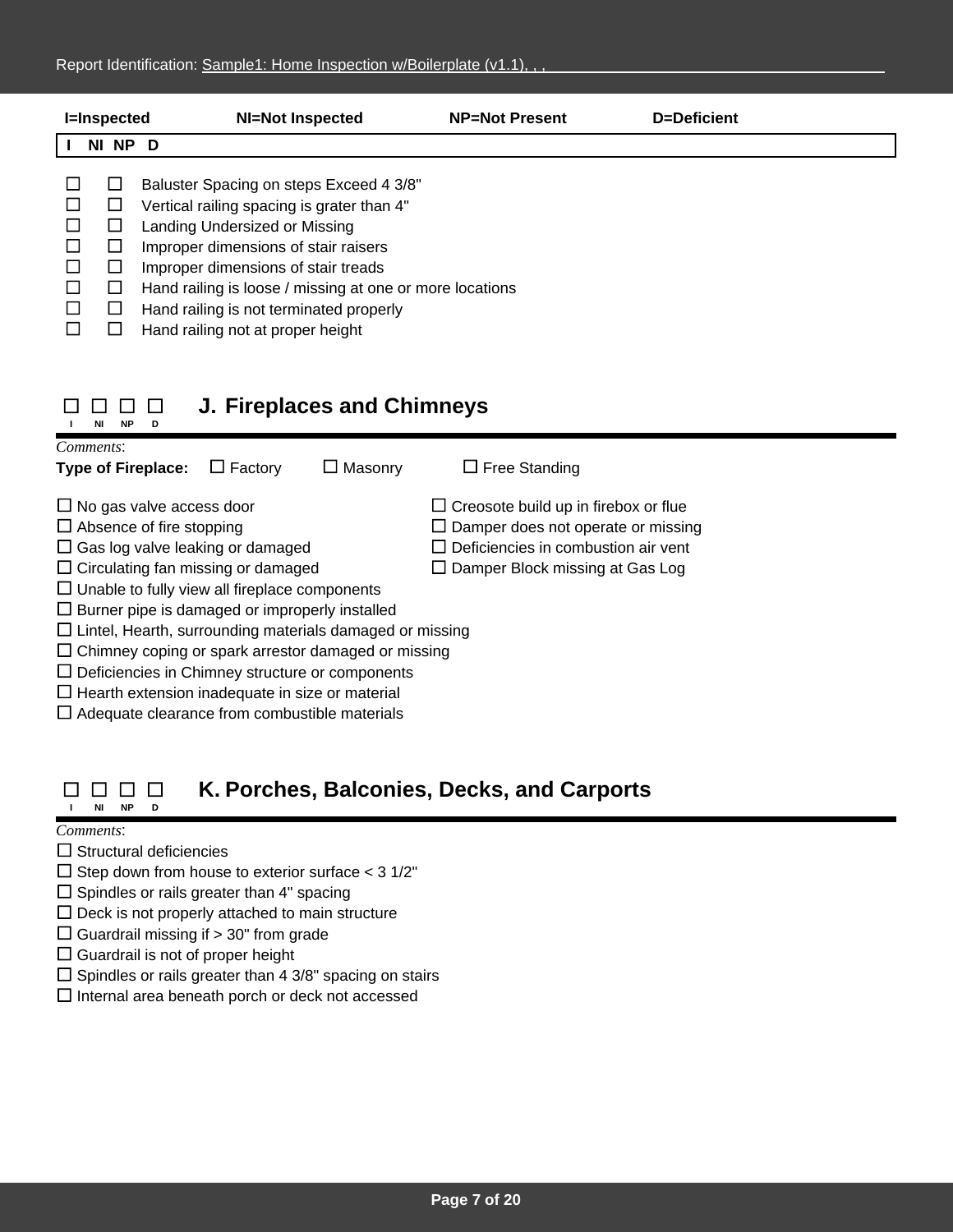| <b>I=Inspected</b>                   | <b>NI=Not Inspected</b> | <b>NP=Not Present</b> | D=Deficient |  |
|--------------------------------------|-------------------------|-----------------------|-------------|--|
| NI NP D                              |                         |                       |             |  |
| 88888<br><b>NP</b><br>NI<br><b>D</b> | L. Other                |                       |             |  |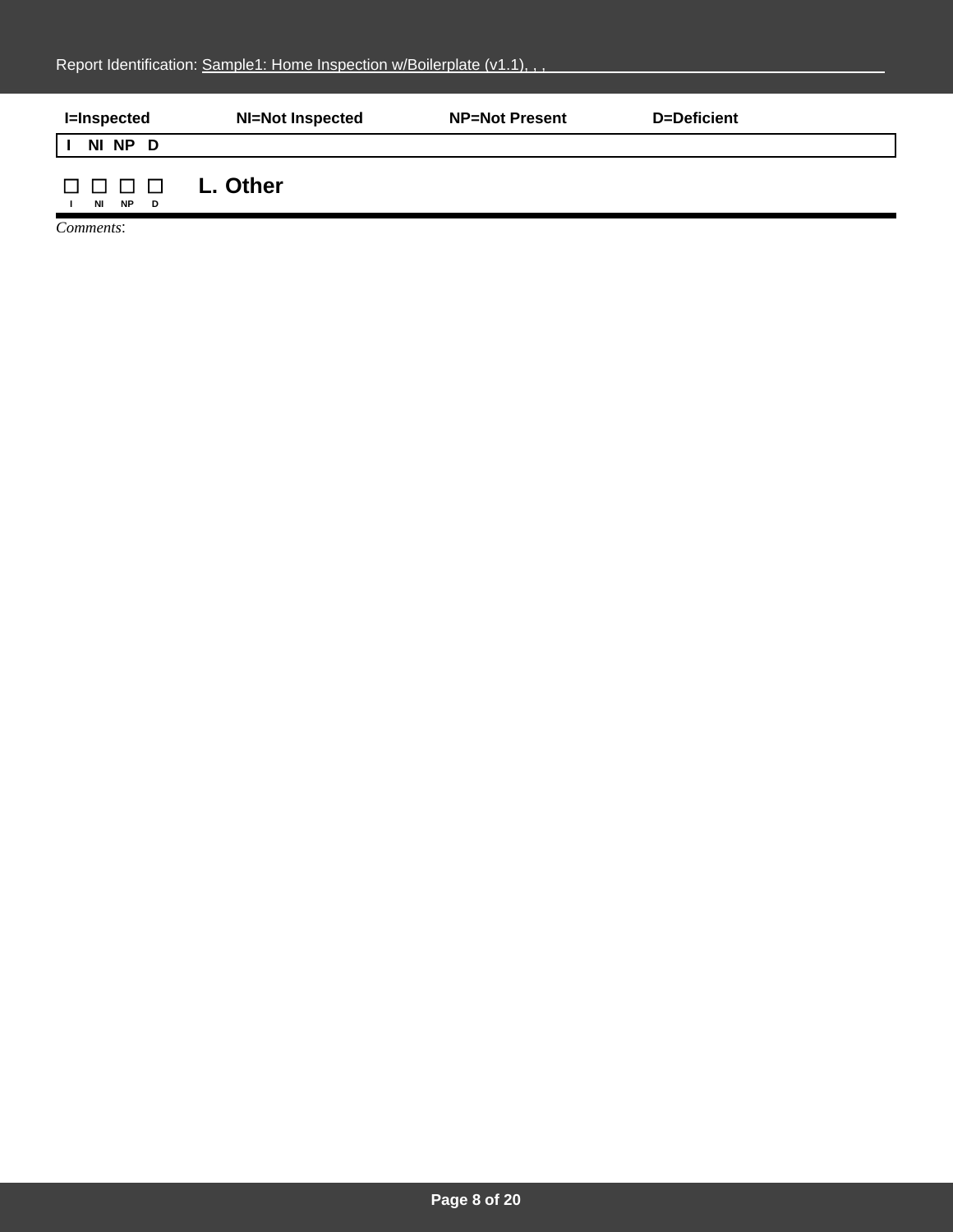| <b>I=Inspected</b>                                                                                                                                                                                 | <b>NI=Not Inspected</b>                                                                                                                                                                                                                                                                                                                                                                                                                                                                                                                                      | <b>NP=Not Present</b>                                                                                                                                                                                                                                                          | D=Deficient                                                                                                                |  |
|----------------------------------------------------------------------------------------------------------------------------------------------------------------------------------------------------|--------------------------------------------------------------------------------------------------------------------------------------------------------------------------------------------------------------------------------------------------------------------------------------------------------------------------------------------------------------------------------------------------------------------------------------------------------------------------------------------------------------------------------------------------------------|--------------------------------------------------------------------------------------------------------------------------------------------------------------------------------------------------------------------------------------------------------------------------------|----------------------------------------------------------------------------------------------------------------------------|--|
| NI NP D                                                                                                                                                                                            |                                                                                                                                                                                                                                                                                                                                                                                                                                                                                                                                                              |                                                                                                                                                                                                                                                                                |                                                                                                                            |  |
|                                                                                                                                                                                                    |                                                                                                                                                                                                                                                                                                                                                                                                                                                                                                                                                              | П.                                                                                                                                                                                                                                                                             | <b>ELECTRICAL SYSTEMS</b>                                                                                                  |  |
| ப<br><b>NI</b><br><b>NP</b><br>D                                                                                                                                                                   | <b>A. Service Entrance and Panels</b>                                                                                                                                                                                                                                                                                                                                                                                                                                                                                                                        |                                                                                                                                                                                                                                                                                |                                                                                                                            |  |
| Comments:<br>$\Box$ Overhead Service                                                                                                                                                               | $\Box$ Underground Service                                                                                                                                                                                                                                                                                                                                                                                                                                                                                                                                   |                                                                                                                                                                                                                                                                                |                                                                                                                            |  |
| <b>Main Disconnect Panel</b>                                                                                                                                                                       |                                                                                                                                                                                                                                                                                                                                                                                                                                                                                                                                                              |                                                                                                                                                                                                                                                                                |                                                                                                                            |  |
| $\Box$ Doubled lugged breakers / Fuses<br>$\Box$ One or more knockouts are missing<br>$\Box$ Evidence of arcing or excess heat<br>$\Box$ A/C condensing unit #1:<br>$\Box$ A/C condensing unit #2: | $\Box$ Service drop/mast loose and/or pulling away<br>$\Box$ Grounding electrode is not secure to rod<br>$\Box$ Grommets or Box Connectors Missing<br>$\Box$ Service line has inadequate clearance to ground<br>$\Box$ Panel has more than 6 disconnects, main required<br>$\Box$ Panel does not have adequate clearance / accessibility<br>$\Box$ Lack of anti-oxidants on aluminum conductor terminals<br>Specifies max amp breaker of ______ and a ______ amp breaker is in use<br>Specifies max amp breaker of ______ and a ______ amp breaker is in use | $\Box$ Panel is not labeled<br>$\Box$ Inside cover is not in place or Secure<br>$\Box$ Incorrect size of wire on breakers / fuses<br>$\Box$ 240 breakers installed without trip ties<br>$\Box$ Ground wire / rod / CWB could not be verified<br>$\Box$ Not Bonded and Grounded |                                                                                                                            |  |
| <b>Sub Panels</b>                                                                                                                                                                                  | <b>Type of Wire:</b>                                                                                                                                                                                                                                                                                                                                                                                                                                                                                                                                         | $\Box$ Aluminum<br>$\Box$ Copper                                                                                                                                                                                                                                               |                                                                                                                            |  |
| $\Box$ Evidence of arcing or excess heat<br>$\Box$ Panels are not labeled<br>$\Box$ Not properly grounded or bonded                                                                                | $\Box$ ARC FAULTS NOT TESTED -- OCCUPIED<br>$\Box$ Grounds and neutrals on same bus bar<br>$\Box$ Panel covers, knockouts, cable clamps missing/loose<br>$\Box$ Lack of anti-oxidants on aluminum conductor terminals<br>thoroughly evaluated by a licensed electrician as to present and future performance.                                                                                                                                                                                                                                                | □ Ground/ARC Fault Circuit Inoperable<br>$\Box$ Incorrect size breakers / fuses<br>$\Box$ Incorrect size wire on breakers / fuses<br>$\Box$ Panel(s) installed at improper location<br>$\Box$ Double lugged breakers / fuses                                                   | $\Box$ Defects may exist in certain electrical sub panels and have been known to be unsafe in some instances and should be |  |

### **B. Branch Circuits, Connected Devices, and Fixtures**  $\begin{array}{cccccccccccccc} \Box & \Box & \Box & \Box & \Box \end{array}$ **I NI NP D**

| <i>Type of Wiring</i> : $\Box$ Copper<br>Comments:                                                                          | $\Box$ Aluminum | Conduit                                                                                                        |
|-----------------------------------------------------------------------------------------------------------------------------|-----------------|----------------------------------------------------------------------------------------------------------------|
| <b>Outlet and Switches</b><br>$\Box$ Test indicate reverse polarity<br>$\Box$ One or more junction boxes do not have covers |                 | $\Box$ Wiring is unsupported beneath the structure<br>$\Box$ One or more connections are not in junction boxes |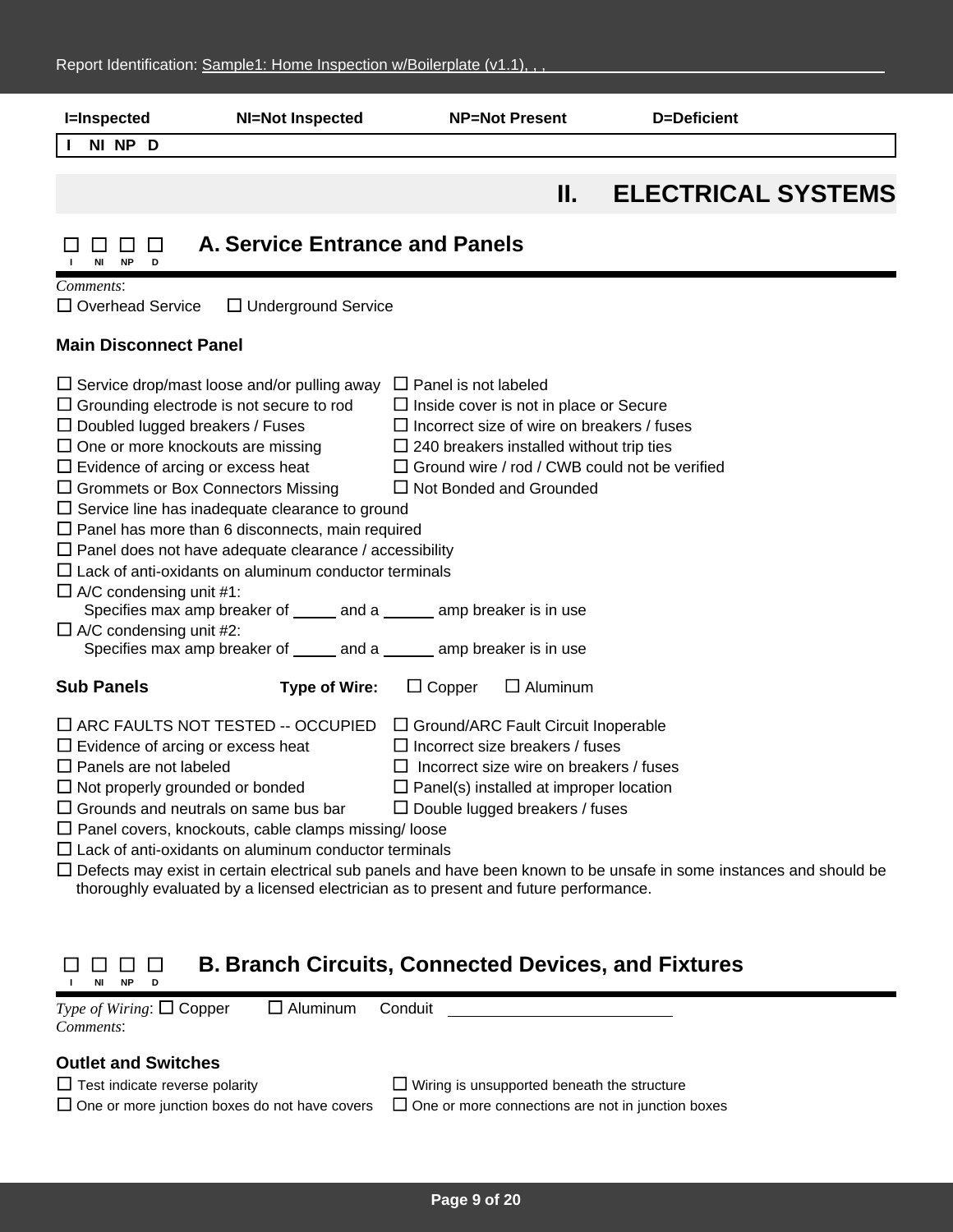| <b>I</b> =Inspected                     |                                                                                                           |           | <b>NI=Not Inspected</b>                                        |                                                                                                           | <b>NP=Not Present</b> |              | D=Deficient    |                                                                                                                                     |  |  |
|-----------------------------------------|-----------------------------------------------------------------------------------------------------------|-----------|----------------------------------------------------------------|-----------------------------------------------------------------------------------------------------------|-----------------------|--------------|----------------|-------------------------------------------------------------------------------------------------------------------------------------|--|--|
| NI NP D                                 |                                                                                                           |           |                                                                |                                                                                                           |                       |              |                |                                                                                                                                     |  |  |
|                                         | $\Box$ Evidence of arcing or excessive heat<br>$\Box$ GFCI are not properly installed or operate properly |           |                                                                |                                                                                                           |                       |              |                |                                                                                                                                     |  |  |
|                                         |                                                                                                           |           | $\Box$ Improper use of extension cords as permanent wiring     |                                                                                                           |                       |              |                |                                                                                                                                     |  |  |
|                                         |                                                                                                           |           | $\Box$ Loose, damaged, missing outlets / switches / covers     |                                                                                                           |                       |              |                |                                                                                                                                     |  |  |
|                                         |                                                                                                           |           | $\Box$ Test indicate open circuit, no power at various outlets |                                                                                                           |                       |              |                |                                                                                                                                     |  |  |
|                                         |                                                                                                           |           | $\Box$ Lack of anti-oxidants on aluminum conductor terminals   |                                                                                                           |                       |              |                |                                                                                                                                     |  |  |
|                                         |                                                                                                           |           |                                                                | $\boxtimes$ Concealed connections of copper and aluminum wires / electrical components were not inspected |                       |              |                |                                                                                                                                     |  |  |
|                                         |                                                                                                           |           |                                                                | $\Box$ Two conductor system without benefit of bare ground wire (typical in older homes)                  |                       |              |                |                                                                                                                                     |  |  |
|                                         |                                                                                                           |           |                                                                | $\Box$ Inappropriate Ground Type receptacles installed on two conductor system                            |                       |              |                |                                                                                                                                     |  |  |
|                                         |                                                                                                           |           | $\Box$ Aluminum wiring connected to devices not CO/ALR rated   |                                                                                                           |                       |              |                |                                                                                                                                     |  |  |
|                                         |                                                                                                           |           |                                                                |                                                                                                           |                       |              |                |                                                                                                                                     |  |  |
|                                         |                                                                                                           |           |                                                                |                                                                                                           |                       |              |                |                                                                                                                                     |  |  |
|                                         |                                                                                                           |           |                                                                | $\Box$ Lack of Ground/Bonding at: $\Box$                                                                  |                       |              |                |                                                                                                                                     |  |  |
| appropriate connections, and treatment. |                                                                                                           |           |                                                                |                                                                                                           |                       |              |                | $\Box$ Recommend any aluminum branch circuit be thoroughly evaluated by a licensed electrician for compatibility of wiring devices, |  |  |
|                                         |                                                                                                           |           |                                                                | <b>Ground/ARC Fault Circuit Interrupt Safety Protection</b>                                               |                       |              |                |                                                                                                                                     |  |  |
| Kitchen:                                | $\Box$ Yes                                                                                                | $\Box$ No | $\Box$ Partial                                                 | Bathrooms:                                                                                                | $\Box$ Yes            | $\Box$ No    | $\Box$ Partial |                                                                                                                                     |  |  |
| Exterior:                               | $\Box$ Yes                                                                                                | $\Box$ No | $\Box$ Partial                                                 | Garage:                                                                                                   | $\Box$ Yes            | $\Box$ No    | $\Box$ Partial |                                                                                                                                     |  |  |
| Basement:                               | $\Box$ Yes                                                                                                | $\Box$ No | $\Box$ Partial                                                 | Wet Bar:                                                                                                  | $\Box$ Yes            | $\Box$ No    | $\Box$ Partial |                                                                                                                                     |  |  |
| Living:                                 | $\Box$ Yes                                                                                                | $\Box$ No | $\Box$ Partial                                                 | Dining:                                                                                                   | $\Box$ Yes            | $\Box$ No    | $\Box$ Partial |                                                                                                                                     |  |  |
| Crawlspace:                             | $\Box$ Yes                                                                                                | $\Box$ No | $\Box$ Partial                                                 | Laundry:                                                                                                  | $\Box$ Yes            | $\square$ No | $\Box$ Partial |                                                                                                                                     |  |  |
| A/C Unit:                               | $\Box$ Yes                                                                                                | $\Box$ No | $\Box$ Partial                                                 | Pool/Spa:                                                                                                 | $\Box$ Yes            | $\Box$ No    | $\Box$ Partial |                                                                                                                                     |  |  |

No GFCI/ARC Fault protection at one or more location. This is considered a recognized safety hazard. GFCI circuit not inspected at:

### **Fixtures**

| $\Box$ Ceiling fans inoperable or in need of repair | $\Box$ Light fixtures inoperable or in need of repair |
|-----------------------------------------------------|-------------------------------------------------------|
|                                                     |                                                       |

### **Smoke and Fire Alarms**

 $\Box$  Smoke alarms are not present in each sleeping area  $\Box$  No smoke alarm in hallway

### **Other Electrical System Components**

Bedroom:  $\Box$  Yes  $\Box$  No  $\Box$  Partial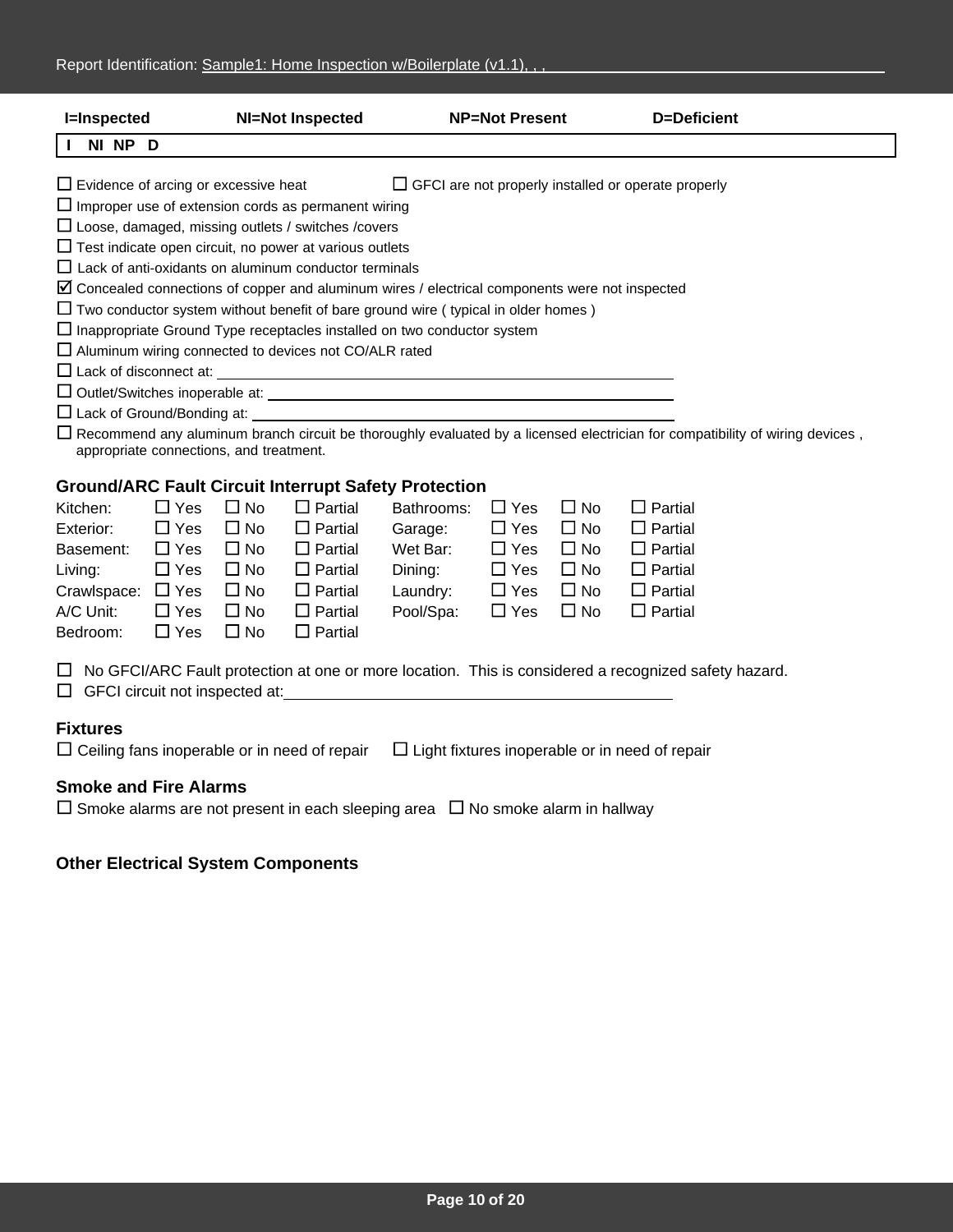| NI NP D<br><b>HEATING, VENTILATION AND AIR CONDITIONING SYSTEMS</b><br>III.<br><b>A. Heating Equipment</b><br><b>NP</b><br>Type of System: Heating Types<br><b>Energy Source: Heating Energy Sources</b><br>Comments:<br>$\Box$ Operation of heating elements<br><b>Condition of Conductors</b><br>$\Box$ No gas cutoff valve and / or improper gas valve<br>Evidence of significant rust<br>$\Box$ Blower door safety switch broken or missing<br>$\Box$ Gas leak detected<br>$\Box$ Blower fan assembly is dirty / or vibrating<br>$\Box$ Forced Air in burner compartment<br>$\Box$ Heater flue is too close to combustibles<br>$\Box$ Lack of protection from physical damage<br>$\Box$ Inadequate conditioned, combustion, and dilution air<br>$\Box$ Improper Gas connector materials and connections<br>$\Box$ System does not operate according to manufacturers design<br>$\Box$ Evidence of improper flame (impingment, uplifting, color)<br>$\Box$ Inappropriate location or inadequate access and clearances<br>$\Box$ Inoperable thermostat, controls or operating components<br>$\Box$ System shows signs of being dirty : Recommend cleaning, servicing, and further evaluation by a licensed professional | <b>I=Inspected</b> | <b>NI=Not Inspected</b> | <b>NP=Not Present</b> | D=Deficient |  |
|---------------------------------------------------------------------------------------------------------------------------------------------------------------------------------------------------------------------------------------------------------------------------------------------------------------------------------------------------------------------------------------------------------------------------------------------------------------------------------------------------------------------------------------------------------------------------------------------------------------------------------------------------------------------------------------------------------------------------------------------------------------------------------------------------------------------------------------------------------------------------------------------------------------------------------------------------------------------------------------------------------------------------------------------------------------------------------------------------------------------------------------------------------------------------------------------------------------------------|--------------------|-------------------------|-----------------------|-------------|--|
|                                                                                                                                                                                                                                                                                                                                                                                                                                                                                                                                                                                                                                                                                                                                                                                                                                                                                                                                                                                                                                                                                                                                                                                                                           |                    |                         |                       |             |  |
|                                                                                                                                                                                                                                                                                                                                                                                                                                                                                                                                                                                                                                                                                                                                                                                                                                                                                                                                                                                                                                                                                                                                                                                                                           |                    |                         |                       |             |  |
|                                                                                                                                                                                                                                                                                                                                                                                                                                                                                                                                                                                                                                                                                                                                                                                                                                                                                                                                                                                                                                                                                                                                                                                                                           |                    |                         |                       |             |  |
|                                                                                                                                                                                                                                                                                                                                                                                                                                                                                                                                                                                                                                                                                                                                                                                                                                                                                                                                                                                                                                                                                                                                                                                                                           |                    |                         |                       |             |  |
| $\Box$ Deficiencies in mounting and operation of Window Units                                                                                                                                                                                                                                                                                                                                                                                                                                                                                                                                                                                                                                                                                                                                                                                                                                                                                                                                                                                                                                                                                                                                                             |                    |                         |                       |             |  |

### **B. Cooling Equipment I NI NP D**

|           | Type of System: Cooling Types |
|-----------|-------------------------------|
| Comments: |                               |

| $\Box$ Unit #1:                                                                                              |
|--------------------------------------------------------------------------------------------------------------|
| Supply Air Temp: _____ °F Return Air Temp: ____ °F Temp. Differential: _____ °F                              |
| $\Box$ Unit #2:                                                                                              |
| Supply Air Temp: F Return Air Temp: F Temp. Differential: ______ °F                                          |
| $\Box$ Temperature differential is not within range of 14-23 degrees Fahrenheit                              |
| $\Box$ Refrigerant lines not properly insulated at: $\Box$ Condenser $\Box$ Evaporative coil $\Box$ In Attic |
| $\Box$ Missing conduit on low voltage wiring<br>$\Box$ Condenser unit coil fins damaged / dirty              |
| $\Box$ Condenser unit not level or 3" above grade $\Box$ Condenser installed too close to structure <18"     |
| $\Box$ Condenser airflow restricted<br>$\Box$ Dryer vent is too close to unit                                |
| $\Box$ Air handler plenum is not properly sealed<br>$\Box$ No electric disconnect within sight of unit       |
| $\Box$ Lack of GFCI near unit for technician<br>$\Box$ Water in auxiliary/secondary drain pan                |
| $\Box$ Primary condensate line not insulated in open area                                                    |
| $\Box$ Condensate line termination point was not determined                                                  |
| $\Box$ Noticeable vibration of blower fan or condensing fan                                                  |
| $\Box$ Condensate line terminates too close to structure                                                     |
|                                                                                                              |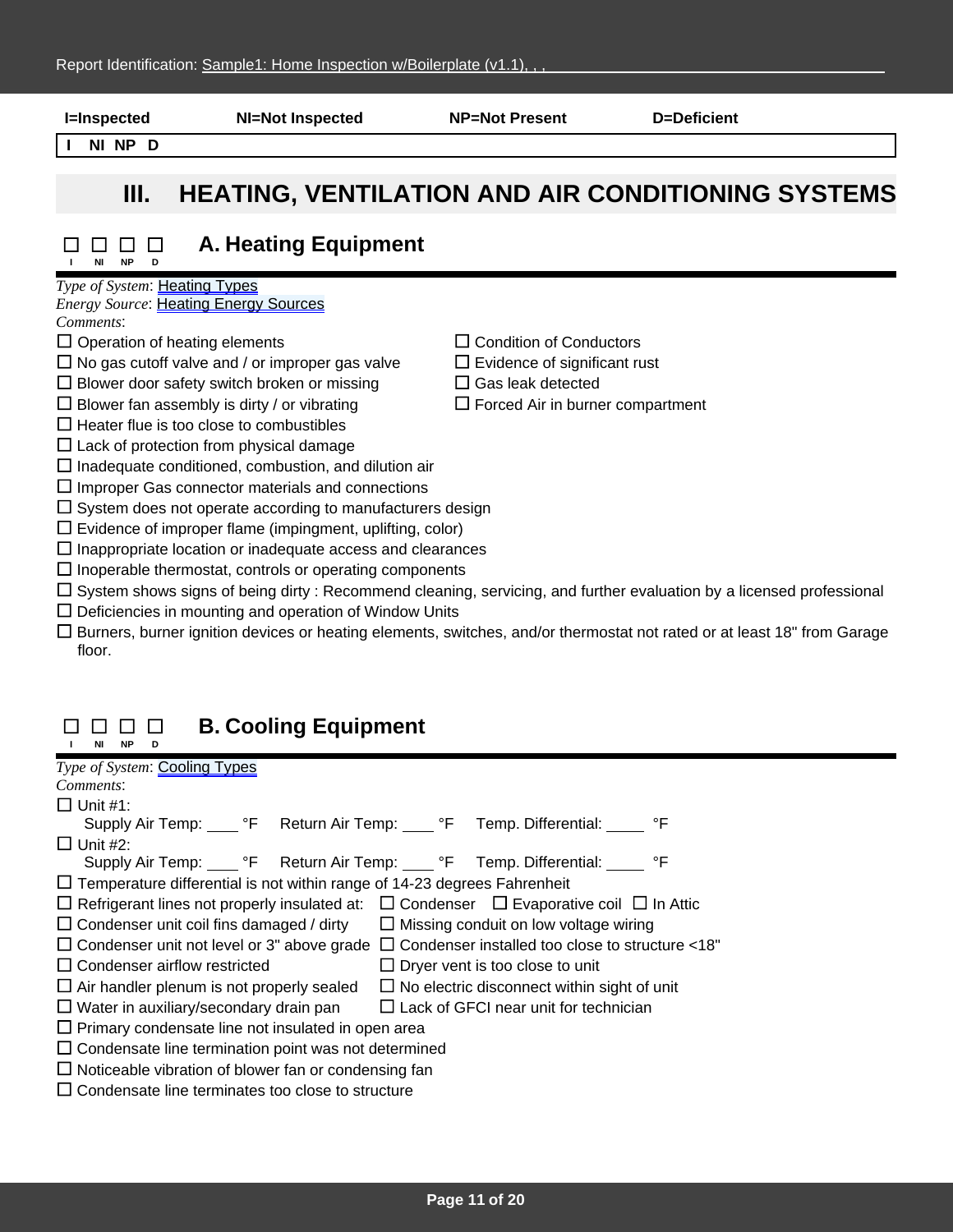| <b>I=Inspected</b>                          | <b>NI=Not Inspected</b>                                                                                | <b>NP=Not Present</b>                   | D=Deficient                                                                                                                 |
|---------------------------------------------|--------------------------------------------------------------------------------------------------------|-----------------------------------------|-----------------------------------------------------------------------------------------------------------------------------|
| NI NP D                                     |                                                                                                        |                                         |                                                                                                                             |
|                                             | $\Box$ Deficiencies in mounting and operation of Window/Wall Units                                     |                                         |                                                                                                                             |
|                                             |                                                                                                        |                                         |                                                                                                                             |
|                                             | Fahrenheit at the time of inspection. Operation at or below 60 degrees could cause damage to the unit. |                                         | $\Box$ Cooling system could not be operated or properly inspected due to outside air temperature being less than 60 degrees |
|                                             |                                                                                                        |                                         | $\Box$ System shows signs of being dirty. Recommend cleaning, servicing and / or further evaluation by a licensed           |
| professional                                |                                                                                                        |                                         |                                                                                                                             |
| For attic installations :                   |                                                                                                        |                                         |                                                                                                                             |
|                                             | $\Box$ Minimum 30" clearance above and to the side for maintenance $\Box$ Lack of work platform (>30") |                                         |                                                                                                                             |
|                                             | $\Box$ Lack of 24"Walkway, light near unit, or outlet                                                  | $\Box$ Greater than 20 feet from access |                                                                                                                             |
| $\Box$ Scuttle opening less than 22" by 30" |                                                                                                        |                                         |                                                                                                                             |
|                                             | $\square$ EVAPORATIVE COOLERS $\square$ ONE SPEED $\square$ TWO SPEED Water Supply Line:               |                                         |                                                                                                                             |
|                                             | $\Box$ Unit winterized, drained and shut down                                                          |                                         |                                                                                                                             |
|                                             | $\Box$ Unit Inoperative $\Box$ Inadequate access and clearances                                        |                                         |                                                                                                                             |
|                                             | □ Rust damage/decay/corrosion on unit or components at: _______________________                        |                                         |                                                                                                                             |
|                                             | $\Box$ Less than one-inch air gap $\Box$ Lack of Damper                                                |                                         |                                                                                                                             |
|                                             | $\Box$ Deficient Pump/System at:                                                                       |                                         |                                                                                                                             |
|                                             |                                                                                                        |                                         |                                                                                                                             |
|                                             |                                                                                                        |                                         |                                                                                                                             |

| NP.<br>NI<br>D.         |                                                           | <b>C. Duct Systems, Chases, and Vents</b>                                                                       |
|-------------------------|-----------------------------------------------------------|-----------------------------------------------------------------------------------------------------------------|
| Comments:               |                                                           |                                                                                                                 |
| <b>Type of Ducting:</b> | $\Box$ Flex Ducting                                       | $\Box$ Duct Board<br>$\Box$ Metal                                                                               |
|                         | $\Box$ Ducting is kinked, restricted or improperly routed | $\Box$ Inadequate support of duct work                                                                          |
|                         | $\Box$ Deficiencies in materials used for vent system     | $\Box$ Return air filter needs cleaning or replacement                                                          |
|                         | $\Box$ Some ducting moisture barrier is damaged/missing   | $\Box$ Absence of air flow at supply register                                                                   |
|                         |                                                           | $\Box$ Gas piping, sewer vents, electrical wiring, or junction boxes in the duct system, plenums, and/or chases |
|                         |                                                           | $\Box$ There is inadequate venting for carbon monoxide to the exterior from the garage or storage room          |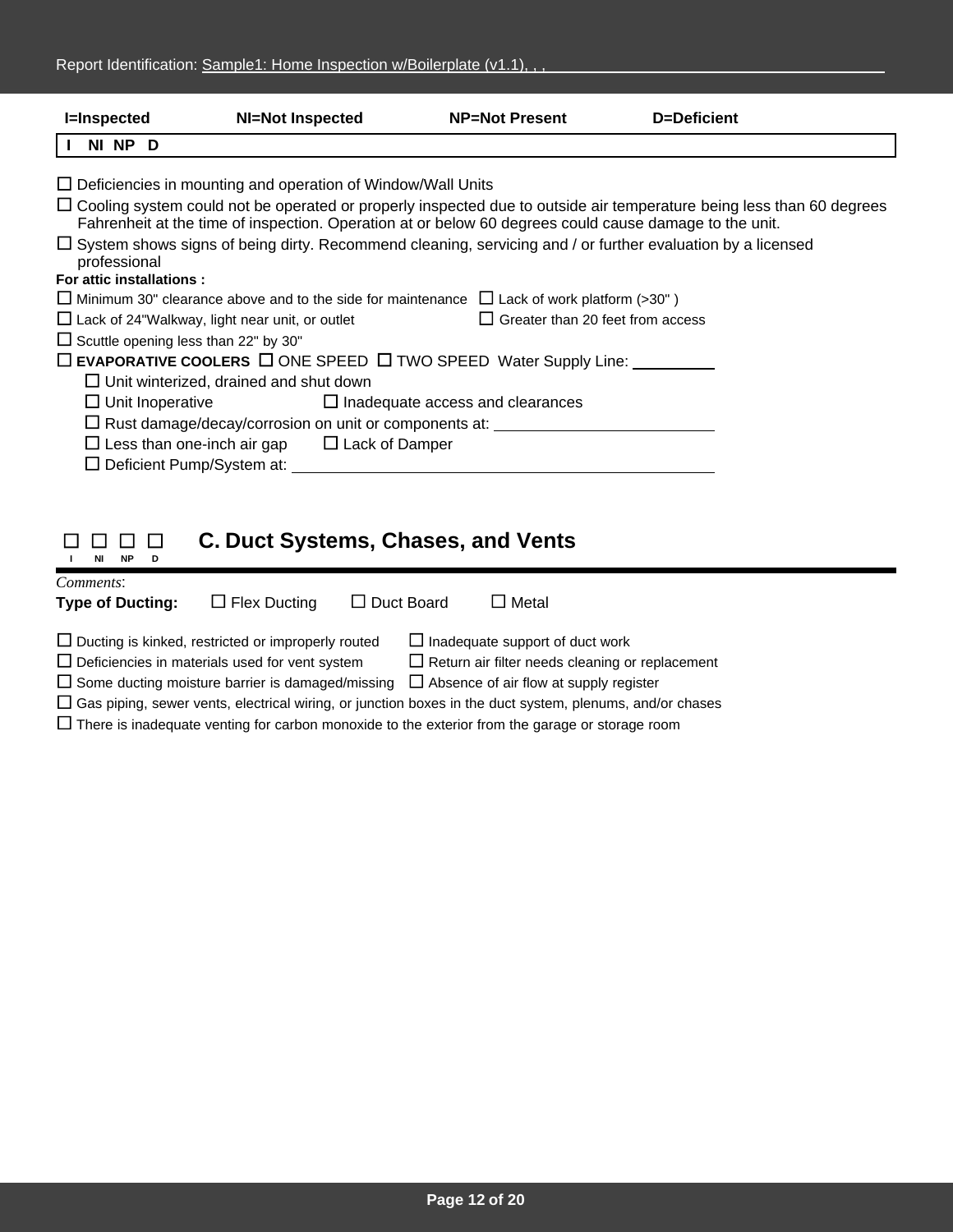| <b>I=Inspected</b>                                                                                                                                                                                                                                                      | <b>NI=Not Inspected</b> | <b>NP=Not Present</b>                                                                                                                                                                                                             | D=Deficient |                         |  |
|-------------------------------------------------------------------------------------------------------------------------------------------------------------------------------------------------------------------------------------------------------------------------|-------------------------|-----------------------------------------------------------------------------------------------------------------------------------------------------------------------------------------------------------------------------------|-------------|-------------------------|--|
| NI NP D                                                                                                                                                                                                                                                                 |                         |                                                                                                                                                                                                                                   |             |                         |  |
|                                                                                                                                                                                                                                                                         |                         |                                                                                                                                                                                                                                   | IV.         | <b>PLUMBING SYSTEMS</b> |  |
| <b>NP</b>                                                                                                                                                                                                                                                               |                         | A. Plumbing Supply, Distribution Systems and Fixtures                                                                                                                                                                             |             |                         |  |
| Location of water meter:<br>Location of main water supply valve:<br>Static water pressure reading: _____<br>Comments:<br><b>Water Source:</b> $\Box$ Public $\Box$ Private                                                                                              |                         | $\Box$ Functional Flow Inadequate<br>$\Box$ below 40 psi $\Box$ above 80 psi<br>$\Box$ Lack of reducing valve over 80 psi<br><b>Sewer Type:</b> $\Box$ Public $\Box$ Private                                                      |             |                         |  |
| <b>Sinks</b><br>Comments:<br>$\Box$ Incompatible connecting devices<br>$\Box$ Sink leaks into cabinet below<br>$\Box$ Drains have no visible "P" trap<br>$\Box$ No shut off valves under sink<br>$\Box$ Drain stop inoperable<br>$\Box$ Sink stopper missing or damaged |                         | $\Box$ Loose or damaged faucet handles<br>$\Box$ Hot and cold water reversed<br>$\Box$ Leakage around sink(s)<br>$\Box$ Vegetable sprayer inoperable<br>$\Box$ Caulking or grout missing or damaged<br>$\Box$ Inadequate draining |             |                         |  |
| <b>Bathtubs and Showers</b><br>Comments:<br>$\Box$ Leakage around tub / shower<br>$\Box$ Improper slope of shower<br>$\Box$ Shower diverter valve not operating<br>$\Box$ Hot and cold water reversed<br>$\Box$ Dealing shower stalls<br>$\Box$ Shower head is leaking  |                         | $\Box$ Absence of safety glass enclosure<br>$\Box$ Caulking or grout missing or damaged<br>$\Box$ Enclosure needs to be sealed<br>$\Box$ Drain stop inoperable<br>$\Box$ Tile loose and / or missing<br>$\Box$ Soap dish missing  |             |                         |  |
| <b>Commodes</b><br><b>Comments:</b><br>$\Box$ Leakage around commodes<br>$\Box$ Loose at floor mounting<br>$\Box$ Flush mechanism inoperable<br>$\Box$ Tank lid broken or missing<br>$\Box$ Flapper valve is faulty                                                     |                         | $\Box$ Seal leaking between tank & bowl<br>$\Box$ Bowl or tank is cracked/damaged<br>$\Box$ Tank water level is too high<br>$\Box$ Bowl refill tube is missing                                                                    |             |                         |  |
| <b>Washing Machine Connections</b><br><b>Comments:</b><br>$\Box$ Leakage at plumbing connections<br>$\Box$ Dryer vented into attic or under house                                                                                                                       |                         | $\Box$ Washing machine not connected at this time - faucets, drains not tested for proper operation                                                                                                                               |             |                         |  |
| <b>Exterior Plumbing</b>                                                                                                                                                                                                                                                |                         |                                                                                                                                                                                                                                   |             |                         |  |

 $\square$  Exterior hose bibs do not have back-flow prevention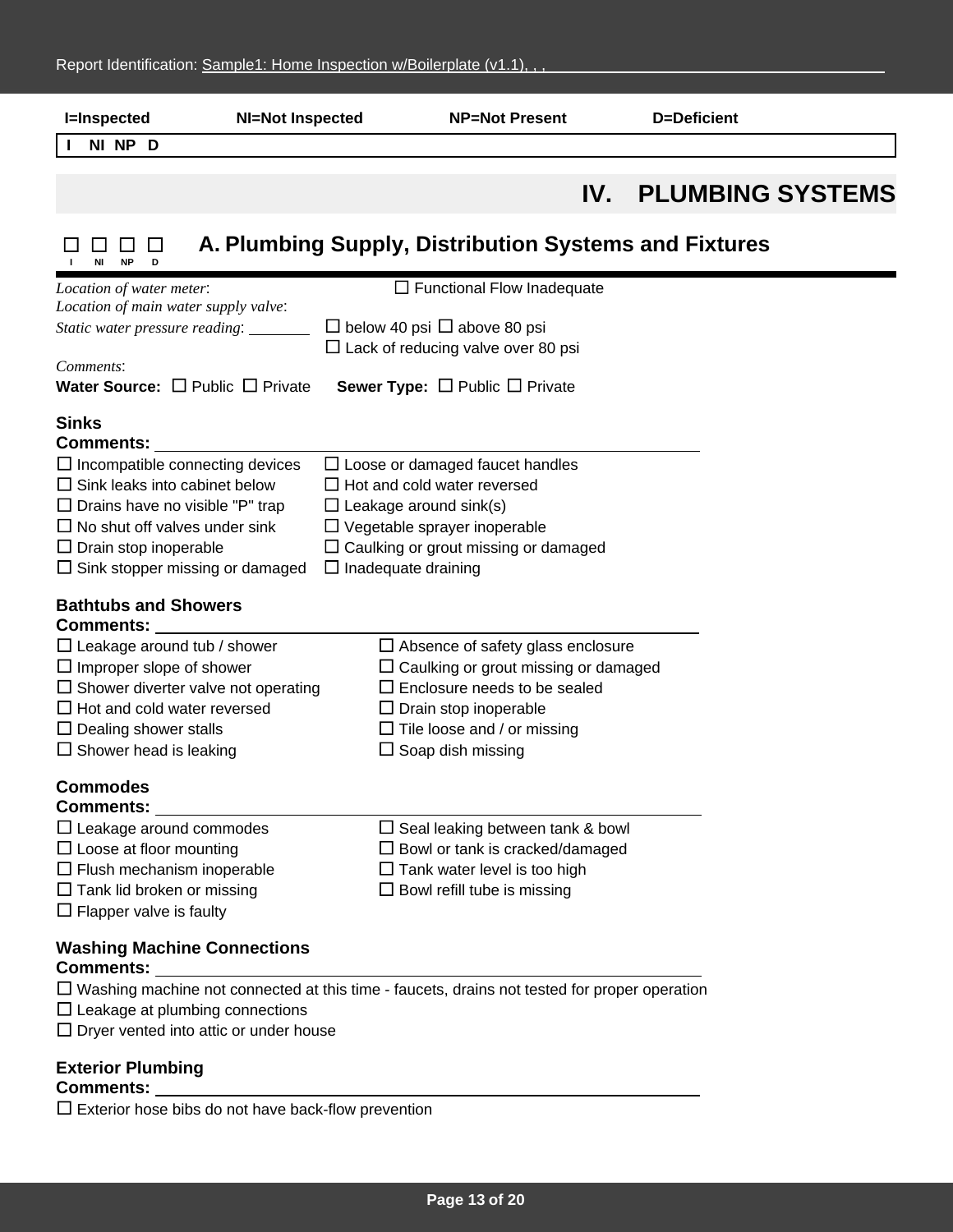| <b>I=Inspected</b>                                                                                                                   | <b>NI=Not Inspected</b>             |                                    | <b>NP=Not Present</b>                                                                                       | D=Deficient                                                                                                                      |
|--------------------------------------------------------------------------------------------------------------------------------------|-------------------------------------|------------------------------------|-------------------------------------------------------------------------------------------------------------|----------------------------------------------------------------------------------------------------------------------------------|
| NI NP D                                                                                                                              |                                     |                                    |                                                                                                             |                                                                                                                                  |
| $\Box$ Faucet handles are loose, damaged or missing<br>$\Box$ Leakage present at:<br>□ Plumbing Leaks / Hose Bibs / Sprinkler System |                                     |                                    |                                                                                                             |                                                                                                                                  |
| <b>NP</b><br>ΝI<br>Comments:                                                                                                         | <b>B. Drains, Wastes, and Vents</b> |                                    |                                                                                                             |                                                                                                                                  |
| <b>NP</b><br>ΝI                                                                                                                      | <b>C. Water Heating Equipment</b>   |                                    |                                                                                                             |                                                                                                                                  |
| <b>Energy Source: Water Heating Energy Sources</b><br>Capacity:<br>Comments:                                                         |                                     |                                    |                                                                                                             |                                                                                                                                  |
| $\Box$ Unit inoperable                                                                                                               |                                     |                                    | $\Box$ Electrical disconnect missing/inadequate clearance                                                   |                                                                                                                                  |
| $\Box$ Water Leakage around unit                                                                                                     |                                     | $\Box$ Improper gas line materials |                                                                                                             |                                                                                                                                  |
| $\Box$ Leakage around connections<br>$\Box$ Hot and cold water lines reversed                                                        |                                     |                                    | $\Box$ Flue/Vent is loose, damaged or poorly connected                                                      |                                                                                                                                  |
| $\Box$ Unit installed in an unsafe location                                                                                          |                                     |                                    | $\Box$ Unit installed with inadequate access and clearances<br>$\Box$ Gas shut off is leaking or wrong type |                                                                                                                                  |
| $\Box$ Gas leak detected around unit                                                                                                 |                                     |                                    | $\Box$ Missing or inoperable cold water shut off                                                            |                                                                                                                                  |
| $\Box$ Improper Flame                                                                                                                |                                     |                                    | $\Box$ Unit is not properly vented for combustion air                                                       |                                                                                                                                  |
| $\Box$ One or more covers are missing or damaged                                                                                     |                                     |                                    |                                                                                                             |                                                                                                                                  |
| $\Box$ Lack of pan and drain system/improper termination                                                                             |                                     |                                    |                                                                                                             |                                                                                                                                  |
| $\Box$ Operation of heating elements on electric units                                                                               |                                     |                                    |                                                                                                             |                                                                                                                                  |
| $\Box$ Lack of protection from physical damage                                                                                       |                                     |                                    |                                                                                                             |                                                                                                                                  |
|                                                                                                                                      |                                     |                                    | $\Box$ Corrosion and / or signs of an intermittent leak at isolation valve or plumbing connections          |                                                                                                                                  |
| required                                                                                                                             |                                     |                                    |                                                                                                             | $\Box$ Unit is located in the garage or adjacent area and is not elevated so that it's ignition source is 18" above the floor if |
|                                                                                                                                      |                                     |                                    | $\Box$ Lack of an expansion tank when a pressure reducing valve is in place at the water supply line        |                                                                                                                                  |
| Water heater Temperature and Pressure Relief Valve                                                                                   |                                     |                                    |                                                                                                             |                                                                                                                                  |
| $\Box$ T/P valve inspected / verified, but NOT TESTED                                                                                |                                     |                                    |                                                                                                             |                                                                                                                                  |
| $\Box$ Drain line is not plumbed to the exterior                                                                                     |                                     |                                    |                                                                                                             |                                                                                                                                  |
| $\Box$ T/P valve has no drain line / or wrong size                                                                                   |                                     |                                    |                                                                                                             |                                                                                                                                  |
| $\Box$ Drain line runs uphill at some point                                                                                          |                                     |                                    |                                                                                                             |                                                                                                                                  |
| $\Box$ Corrosion or leakage at connections                                                                                           |                                     |                                    |                                                                                                             |                                                                                                                                  |
| $\Box$ Drain line is threaded at termination point                                                                                   |                                     |                                    |                                                                                                             |                                                                                                                                  |
| NI<br><b>NP</b>                                                                                                                      |                                     |                                    | D. Hydro-Massage Therapy Equipment                                                                          |                                                                                                                                  |

- 
- Comments:<br>□ Access panel is inaccessible<br>□ The presence of active leaks

 $\square$  Electrical motor not bonded

 $\Box$  Vacuum switch does not operate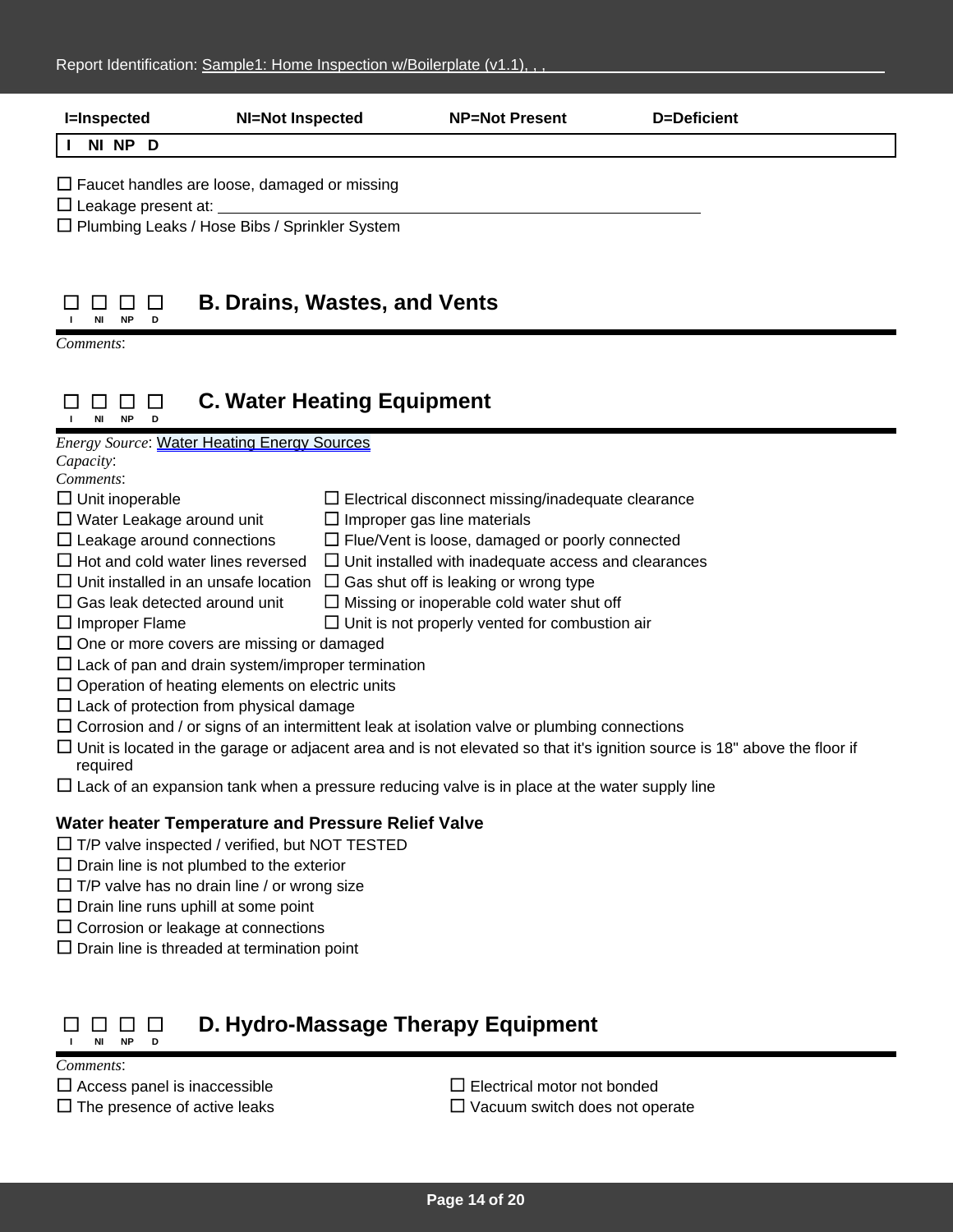| <b>I=Inspected</b>                                                                                 | <b>NI=Not Inspected</b>                                                           | <b>NP=Not Present</b>                   | D=Deficient |  |
|----------------------------------------------------------------------------------------------------|-----------------------------------------------------------------------------------|-----------------------------------------|-------------|--|
| NI NP D                                                                                            |                                                                                   |                                         |             |  |
| $\Box$ Inoperative unit(s) and controls<br>$\Box$ Deficiencies in ports, valves, grates and covers |                                                                                   | $\Box$ Improper location of unit switch |             |  |
|                                                                                                    | $\Box$ Lack of ground fault circuit interrupter, inaccessible pump(s) or motor(s) |                                         |             |  |
|                                                                                                    |                                                                                   |                                         |             |  |
| NP.<br>NI<br>D                                                                                     | E. Other                                                                          |                                         |             |  |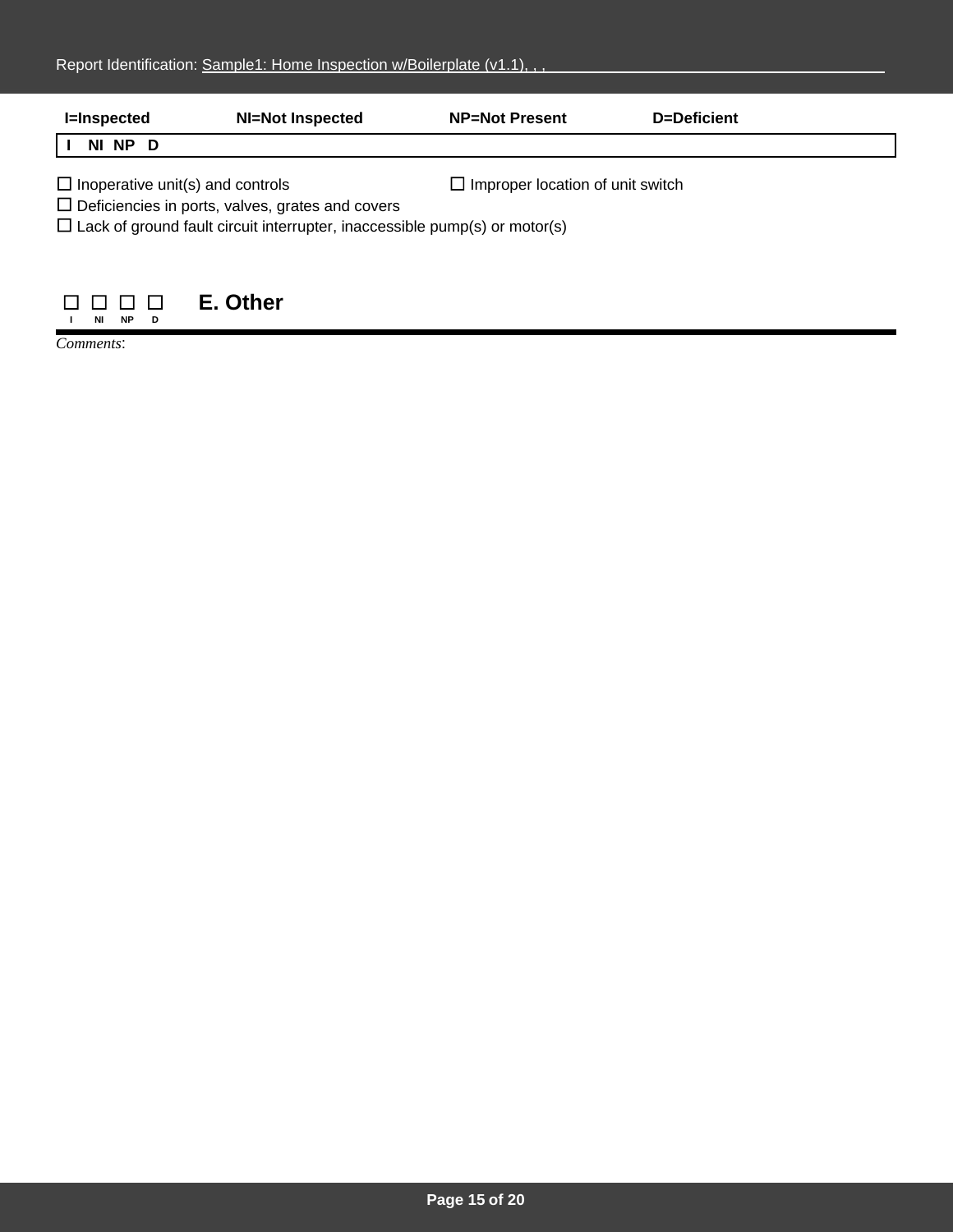| <b>I=Inspected</b>                                                                                                                                    | <b>NI=Not Inspected</b>                      | <b>NP=Not Present</b>                                                                                                                                                                                  | <b>D=Deficient</b> |                   |  |
|-------------------------------------------------------------------------------------------------------------------------------------------------------|----------------------------------------------|--------------------------------------------------------------------------------------------------------------------------------------------------------------------------------------------------------|--------------------|-------------------|--|
| NI NP D                                                                                                                                               |                                              |                                                                                                                                                                                                        |                    |                   |  |
|                                                                                                                                                       |                                              |                                                                                                                                                                                                        | $V_{\cdot}$        | <b>APPLIANCES</b> |  |
| - 1<br><b>NP</b><br>ΝI<br>D                                                                                                                           | A. Dishwashers                               |                                                                                                                                                                                                        |                    |                   |  |
| Comments:<br>$\Box$ Unit leaking<br>$\Box$ Unit is not properly secured<br>$\Box$ Door seal is damaged or leaking<br>$\Box$ Failure to drain properly | $\Box$ No anti-siphon loop at the drain line | $\Box$ Unit hardwired<br>$\Box$ Soap dispenser not functioning properly<br>$\Box$ Rust present in interior of unit<br>$\Box$ Inoperative unit(s)<br>$\square$ Deficiency in rack, rollers or spray arm |                    |                   |  |
| <b>B. Food Waste Disposers</b><br>ΙI<br><b>NP</b><br>D<br>ΝI                                                                                          |                                              |                                                                                                                                                                                                        |                    |                   |  |
| Comments:<br>$\Box$ Unit leaking<br>$\Box$ Damaged grinding components<br>$\Box$ Corrosion on unit<br>$\Box$ Improper mounting                        |                                              | $\Box$ Inoperative Unit<br>$\Box$ Excessive Vibration<br>$\Box$ Splash guard is damaged                                                                                                                |                    |                   |  |

### **C. Range Hood and Exhaust Systems I NI NP D**

| Comments:                                                                            |                                                       |  |  |
|--------------------------------------------------------------------------------------|-------------------------------------------------------|--|--|
| $\Box$ Filter is dirty / greasy                                                      | $\Box$ Light / lens not functional                    |  |  |
| $\Box$ Vent pipe terminates improperly/improper material                             | $\Box$ No secure mounting of the unit                 |  |  |
| $\Box$ Fan / Motor assembly vibrates or is noisy                                     |                                                       |  |  |
| $\Box$ Control knobs / switches are defective or missing                             |                                                       |  |  |
| $\Box$ Fan / blower does not work / or work at all speeds                            |                                                       |  |  |
|                                                                                      |                                                       |  |  |
|                                                                                      |                                                       |  |  |
|                                                                                      |                                                       |  |  |
| D. Ranges, Cooktops, and Ovens                                                       |                                                       |  |  |
| NI<br><b>NP</b><br>D                                                                 |                                                       |  |  |
| Comments:                                                                            |                                                       |  |  |
| $\square$ Gas<br>$\Box$ Electric<br><b>Range Type:</b>                               |                                                       |  |  |
|                                                                                      |                                                       |  |  |
| $\Box$ Control knobs are loose and/or missing<br>Gas leaks were detected around unit |                                                       |  |  |
| $\Box$ Burners do not operate                                                        | $\Box$ Improper or absence of gas shut off valve      |  |  |
| $\Box$ Inadequate clearance from combustibles<br>ப                                   | Improper materials used for gas connections           |  |  |
| $\Box$ Absence of anti-tilt device                                                   | $\Box$ Deficiencies in the operation of the gas flame |  |  |
|                                                                                      |                                                       |  |  |
|                                                                                      |                                                       |  |  |
| Oven(s):                                                                             |                                                       |  |  |
| Unit #1: $\Box$ Electric<br>Gas                                                      |                                                       |  |  |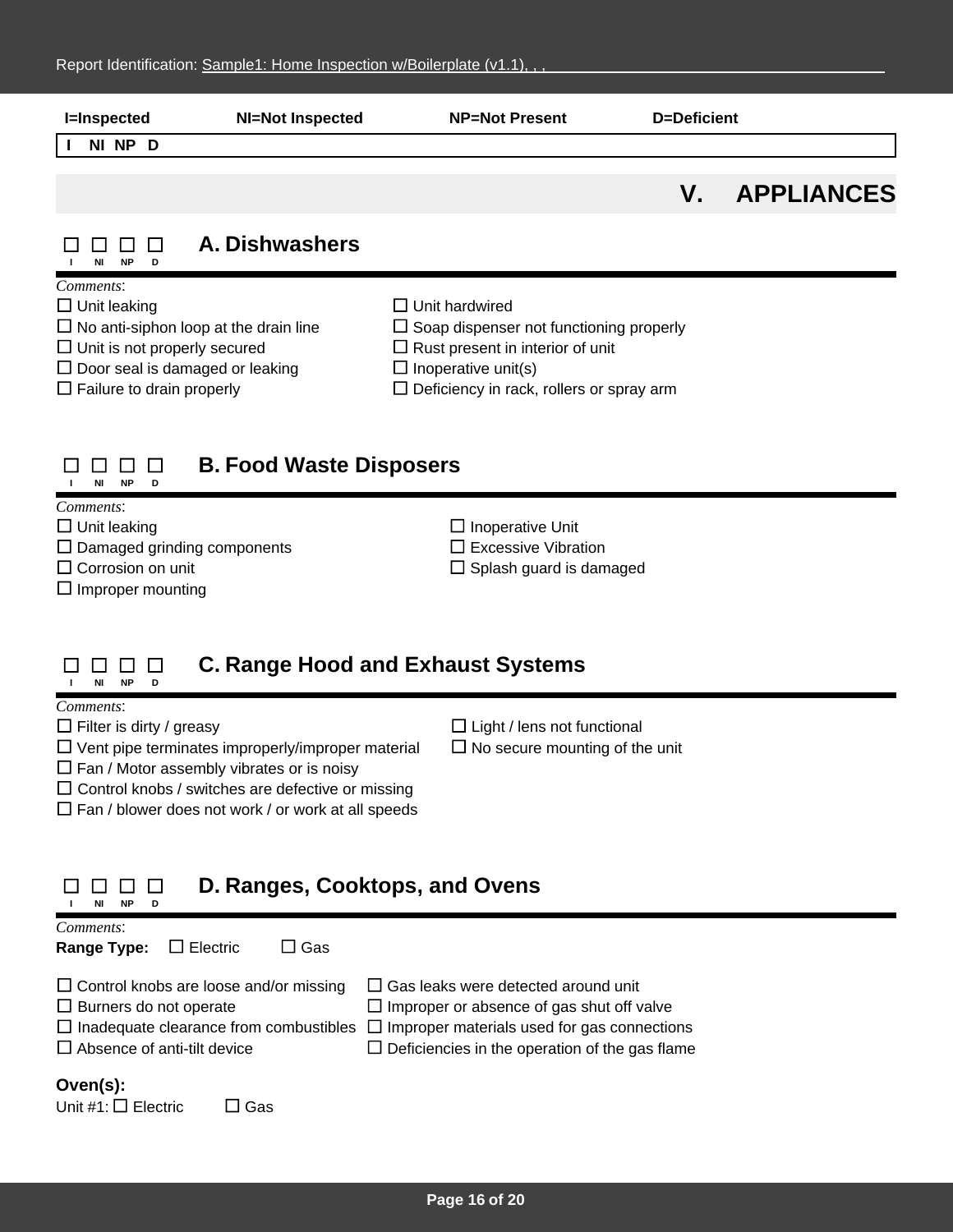| <b>I=Inspected</b>                                                                                                                                                                                                                                               | <b>NI=Not Inspected</b>                                                                                            | <b>NP=Not Present</b>                                                                                                                                                                                                                                                | D=Deficient |
|------------------------------------------------------------------------------------------------------------------------------------------------------------------------------------------------------------------------------------------------------------------|--------------------------------------------------------------------------------------------------------------------|----------------------------------------------------------------------------------------------------------------------------------------------------------------------------------------------------------------------------------------------------------------------|-------------|
| NP D<br>ΝI                                                                                                                                                                                                                                                       |                                                                                                                    |                                                                                                                                                                                                                                                                      |             |
| Unit #2: $\Box$ Electric                                                                                                                                                                                                                                         | Tested at $350^{\circ}$ F, Variance noted: $\degree$ F (max 25°F)<br>Gas<br>ΙI<br>Tested at 350°F, Variance noted: | $\degree$ F (max 25 $\degree$ F)                                                                                                                                                                                                                                     |             |
| $\Box$ Control knobs are loose and/or missing<br>$\Box$ Unit is not properly secured<br>$\Box$ Door seal is damaged or leaking<br>$\Box$ Inadequate clearance from combustibles<br>$\Box$ Interior light does not operate<br>$\Box$ Glass panels and/or hardware |                                                                                                                    | $\Box$ Gas leaks were detected around unit<br>$\Box$ Deficiencies in the operation of the gas flame<br>$\Box$ Broiler / heating element does not operate<br>Deficiencies in operation of timer and thermostat<br>$\Box$ Deficiencies in thermostat(s) sensor support |             |



## **E. Microwave Ovens**

*Comments*:

 $\Box$  Deficiencies in door seal / tightness of closure  $\Box$  Interior light does not operate

 $\Box$  Does not operate by heating a container or water  $\Box$  Timer does not function

#### **F. Mechanical Exhaust Vents and Bathroom Heaters** 8888 **I NI NP D**

*Comments*:

 $\Box$  Units are loose at ceiling and / or wall  $\Box$  Heat lamp timer does not work

 $\Box$  Unit motor and / or fan is noisy  $\Box$  Missing covers

 $\Box$  Lack of exhaust ventilator if required  $\Box$  Unit Inoperable

 $\square$  Non vented wall heaters (considered a safety hazard)

 $\Box$  Vent pipes that do not terminate outside the structure

#### **G. Garage Door Operators** 88 8 8

### *Comments*:

П.

**I NI NP D**

 $\Box$  Auto reverse does not work - Safety Hazard  $\Box$  Switch is installed at improper height

 $\Box$  Missing safety wire inside door spring  $\Box$  Switch is loose or damaged

- $\Box$  Electronic sensor not installed or improper height  $\Box$  Opener is not properly secured
- $\Box$  No emergency release rope to disable opener  $\Box$  Electronic sensor does not operate

 $\Box$  Door locks or side ropes that have not been removed or disabled



**H. Dryer Exhaust Systems**

*Comments*:

 $\Box$  Dryer vent cover is loose, damaged or missing  $\Box$  Dryer vent is not vented properly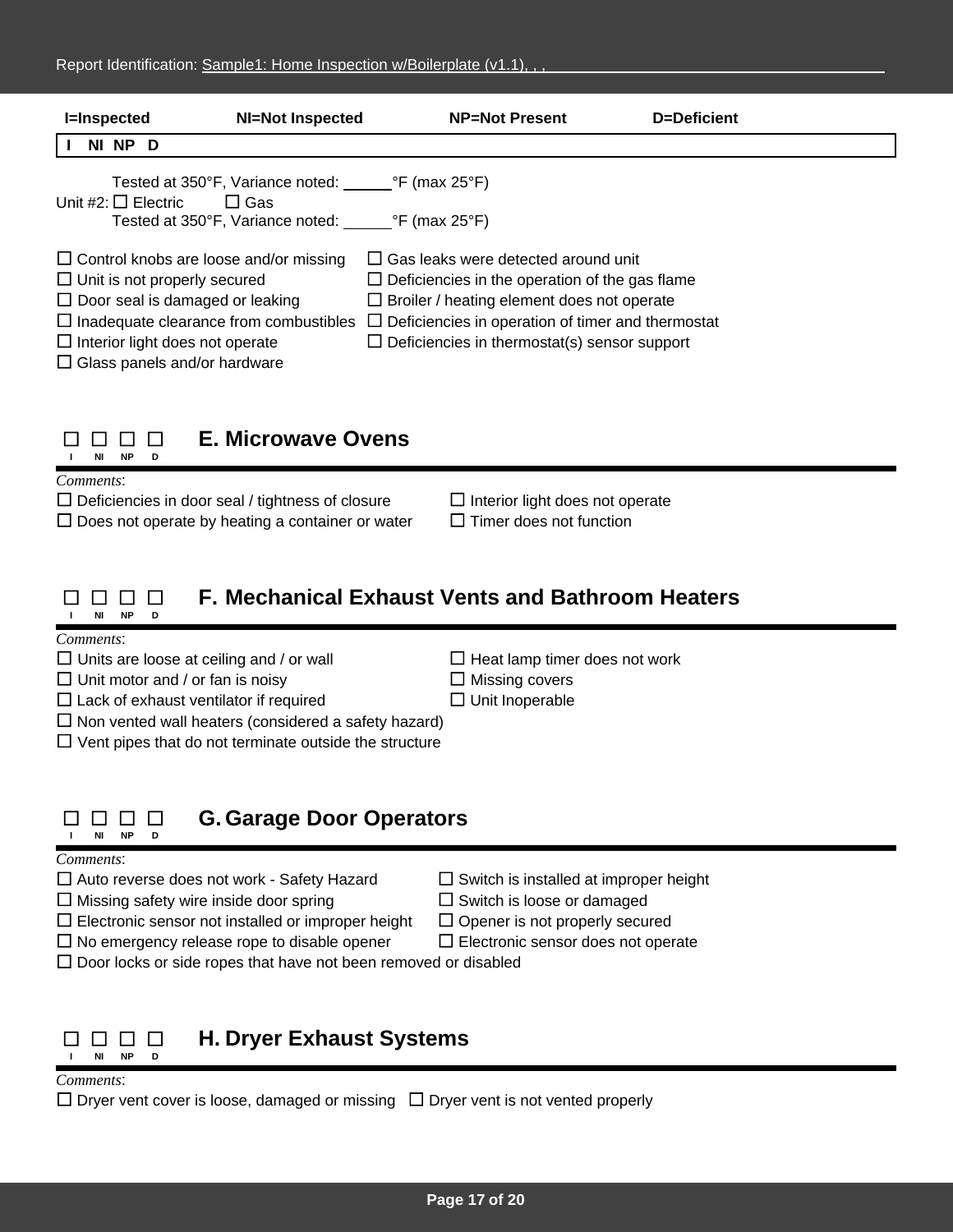| <b>I=Inspected</b>                                                                                                                                               | <b>NI=Not Inspected</b> | <b>NP=Not Present</b>                                                                 | D=Deficient |  |
|------------------------------------------------------------------------------------------------------------------------------------------------------------------|-------------------------|---------------------------------------------------------------------------------------|-------------|--|
| NI NP D                                                                                                                                                          |                         |                                                                                       |             |  |
| $\Box$ Improper routing and length of vent pipe<br>$\Box$ Improper termination<br>$\Box$ The lack of a dryer vent system when provisions are present for a dryer |                         | $\Box$ Inadequate vent pipe material<br>$\Box$ Damaged or missing Flapper termination |             |  |
| <b>NP</b><br>ΝI<br>D                                                                                                                                             | <b>Other</b>            |                                                                                       |             |  |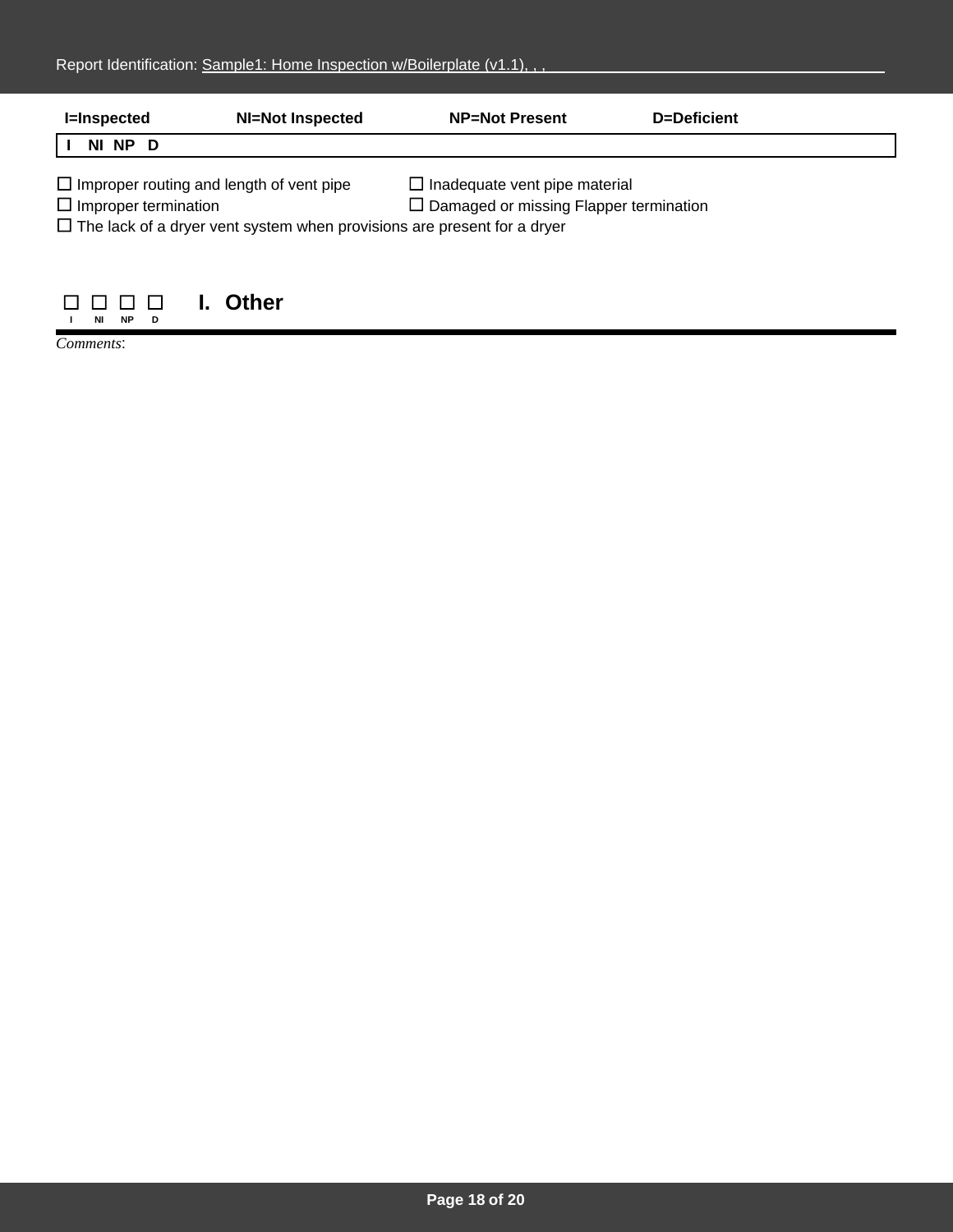| <b>I=Inspected</b>                                                                                                                                                                                                                                                                                                                                                                         | <b>NI=Not Inspected</b>                                                                                                                                                                                                                                                          | <b>NP=Not Present</b> | <b>D=Deficient</b>      |  |  |
|--------------------------------------------------------------------------------------------------------------------------------------------------------------------------------------------------------------------------------------------------------------------------------------------------------------------------------------------------------------------------------------------|----------------------------------------------------------------------------------------------------------------------------------------------------------------------------------------------------------------------------------------------------------------------------------|-----------------------|-------------------------|--|--|
| NI NP D                                                                                                                                                                                                                                                                                                                                                                                    |                                                                                                                                                                                                                                                                                  |                       |                         |  |  |
|                                                                                                                                                                                                                                                                                                                                                                                            |                                                                                                                                                                                                                                                                                  | VI.                   | <b>OPTIONAL SYSTEMS</b> |  |  |
| <b>NP</b>                                                                                                                                                                                                                                                                                                                                                                                  | A. Landscape Irrigation (Sprinkler) Systems                                                                                                                                                                                                                                      |                       |                         |  |  |
| Comments:<br>$\Box$ Surface water leaks<br>$\Box$ The absence of shut-off valves<br>$\Box$ The lack of a rain or freeze sensor<br>$\Box$ Deficiencies in the condition of the control box<br>$\Box$ The absence or improper installation of anti-siphon devices and back flow preventer<br>$\Box$ Deficiencies in water flow or pressure at the zone heads<br>$\Box$ Deficiencies in ZONE: |                                                                                                                                                                                                                                                                                  |                       |                         |  |  |
| M<br><b>NP</b><br>NI                                                                                                                                                                                                                                                                                                                                                                       | B. Swimming Pools, Spas, Hot Tubs, and Equipment<br>Type of Construction: Pool Contruction Types                                                                                                                                                                                 |                       |                         |  |  |
| Comments:                                                                                                                                                                                                                                                                                                                                                                                  | $\Box$ Lack of bonding at pump motor, blower, or other electrical equipment to ground<br>$\Box$ The absence of or deficiencies in safety barriers<br>FENCE: H;48" C;2" grade, 4" concrete Latch;54" 4" spindles non-climbable<br><b>EXIT ALARM:</b> $\Box$ Present $\Box$ Absent |                       |                         |  |  |
| $\Box$ Deficiencies in lighting fixtures                                                                                                                                                                                                                                                                                                                                                   | $\Box$ Water leaks in above-ground pipes and/or equipment<br>$\Box$ The lack of failure of required ground-fault circuit interrupter protection                                                                                                                                  |                       |                         |  |  |
|                                                                                                                                                                                                                                                                                                                                                                                            |                                                                                                                                                                                                                                                                                  |                       |                         |  |  |

DEFICIENCIES FOUND IN:

 $\square$  Surfaces  $\square$  Titles, coping, and decks  $\square$  Drains, Skimmers, Valves

 $\square$  Slides, steps, diving boards, handrails, and other equipment

 $\square$  Filters, gauges, pumps, motors, controls, and sweeps

 $\square$  Pool Heater:  $\square$  Gas  $\square$  Electric

#### **C. Outbuildings**  $\Box \ \, \boxtimes \ \, \Box \ \, \Box$ **I NI NP D**

### *Comments*:

 $\Box$  Lack of ground-fault circuit interrupter protection in grade-level portions

Unfinished accessory buildings used for storage or work areas, boathouses, and boat hoists

DEFICIENCIES FOUND IN:

 $\Box$  Structural  $\Box$  Electrical, plumbing, heating, ventilation  $\Box$  Cooling systems